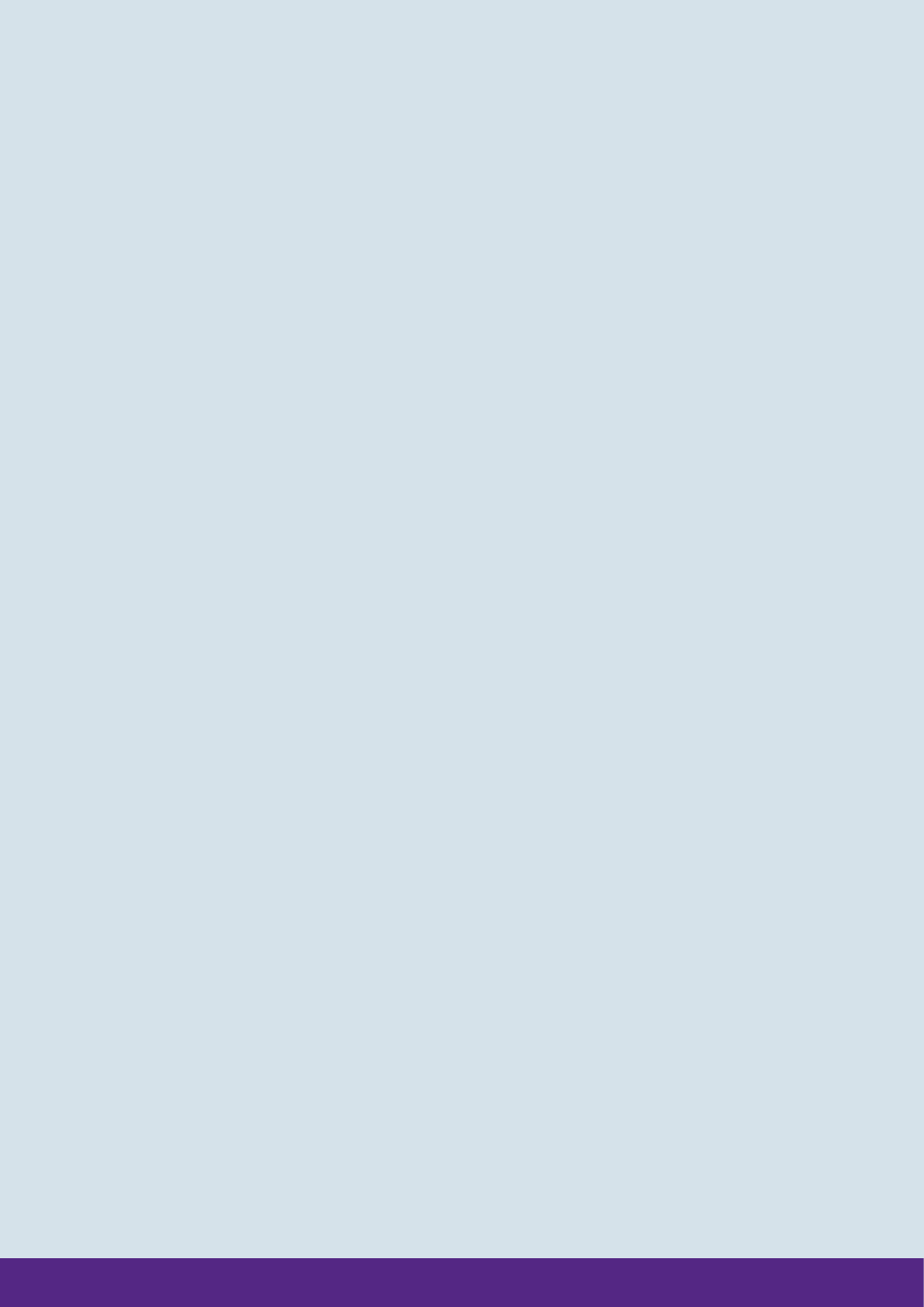# **CONTENTS**

| <b>Ministerial Foreword</b> |                                                               | 1                       |
|-----------------------------|---------------------------------------------------------------|-------------------------|
|                             | 1. The Call for Evidence and the case for change              | $\overline{\mathbf{2}}$ |
|                             | 2. The ambition for women's health                            | 4                       |
|                             | 3. Women's voices                                             | 8                       |
|                             | 4. Healthcare policies and services                           | 10                      |
|                             | 5. Information and education                                  | 12                      |
|                             | 6. Health in the workplace                                    | 14                      |
|                             | 7. Research, evidence and data                                | 16                      |
|                             | 8. Priority areas                                             | 18                      |
|                             | Menstrual health and gynaecological conditions                | 18                      |
|                             | Fertility, pregnancy, pregnancy loss and post-natal support   | 20                      |
|                             | The menopause                                                 | 22                      |
|                             | Healthy ageing and long-term conditions                       | 23                      |
|                             | <b>Mental health</b>                                          | 24                      |
|                             | The health impacts of violence against women and girls (VAWG) | 25                      |
|                             | 9. Next steps for developing the Women's Health Strategy      | 26                      |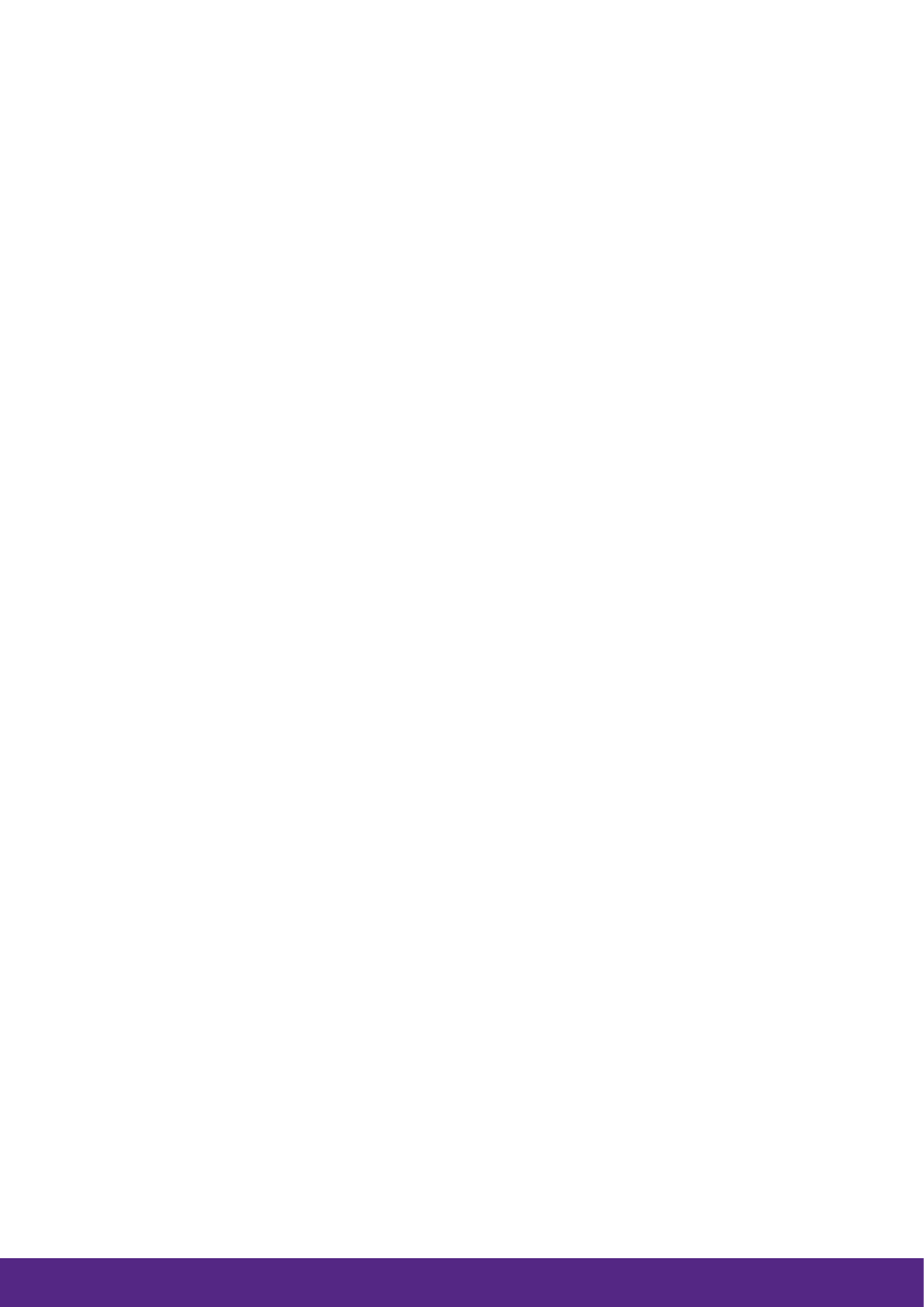# <span id="page-4-0"></span>Ministerial Foreword

In March 2021, the Secretary of State for Health and Social Care and the Minister of State for Patient Safety, Suicide Prevention and Mental Health published a Call for Evidence seeking views on the first-ever government-led Women's Health Strategy for England.

By the time the Call for Evidence closed 14 weeks later, we had received nearly 100,000 responses from women across the country, and over 400 written responses from organisations and experts working in the health sector and beyond.

As set out in the analytical report accompanying this publication, their stories make sobering reading. And we are determined to make sure that these women's perspectives count. The system must be reformed along with its core values so that the voices of this 51% of the population are heard.

Reform is possible. In October 2021, in a debate on a Private Member's Bill aiming to remove prescription charges on Hormone Replacement Therapy (HRT), we heard frank personal testimonies from MPs, not only regarding menopause specifically but regarding their experiences of healthcare more broadly.

It was with great pride and heartfelt thanks to all those who stood up to speak that day that I (Maria Caulfield MP) was able to announce the government's intention to slash HRT charges, along with the establishment of a UK Menopause Taskforce co-chaired by Carolyn Harris MP, who proposed the Private Member's Bill, and myself. This action has shown us all what can be achieved when people and organisations work together to do the right thing.

It is time to re-set the dial on women's health. This publication sets the government's vision for a new healthcare system, which offers equal access to effective care and support, prioritising care on the basis of clinical need and not of gender.

Our vision is underpinned by the analysis of what you have told us through the Call for Evidence. When we publish the full Strategy next year, we will set out our ambitions in more detail, and will follow up with full delivery plans where appropriate.

Women and healthcare professionals across England have made clear their voices and have told us what they need us to change. In some areas this change will come more quickly than in others; there are no silver bullets when it comes to decades of bias, and if change is to be meaningful then it must sometimes take time. But I know that there is real willingness across all parts of the health sector and beyond to make this moment count.

We will not let you down.

THE RT HON SAJID JAVID MP MARIA CAULFIELD MP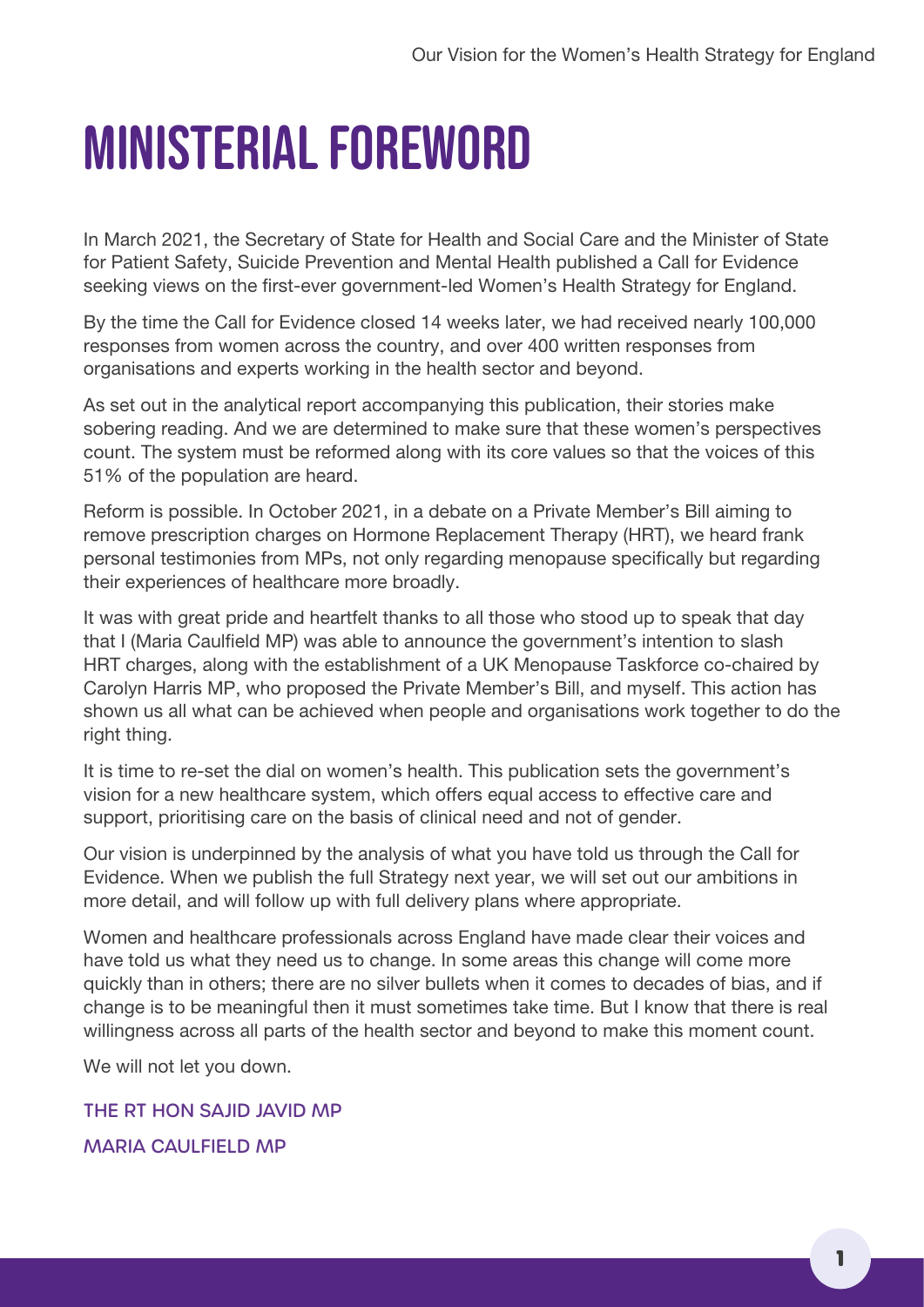# <span id="page-5-0"></span>THE CALL FOR EVIDENCE and the case for change

#### **On 8 March 2021, the government launched a Call for Evidence to inform the development of England's first Women's Health Strategy. Our rationale was twofold.**

#### **First, to improve the way in which the health and care system listens to women, and to reset our approach to women's health by placing women's voices at the centre of this work.**

Independent reports and inquiries – not least the report of the Independent Medicines and Medical Devices Safety Review and the report of the independent inquiry into the issues raised by Ian Paterson – have found that it is often women whom the healthcare system fails to keep safe and to whom the system fails to listen. We are determined that the Women's Health Strategy will be a catalyst for change.

#### **Second, to improve women's health outcomes.**

Whilst women in the UK on average live longer than men, women spend a greater proportion of their lives in ill health and disability when compared with men, and there are growing geographic differences in women's life expectancy. We also know that there are disparities between different groups of women in terms of access to services, experiences of healthcare, and health outcomes. We want to investigate the ways in which the healthcare system's structure adversely affects women's health.

### **The Call for Evidence**

The Call for Evidence ran for 14 weeks from 8 March to 13 June 2021. There were three parts to this Call for Evidence:

- Q a 'Women's Health Let's talk about it' public survey, which was open to all individuals aged 16 and over in England
- Q an open invitation for individuals and organisations with expertise in women's health to submit written evidence
- Q a focus group study with women across England, undertaken by the University of York in collaboration with the King's Fund.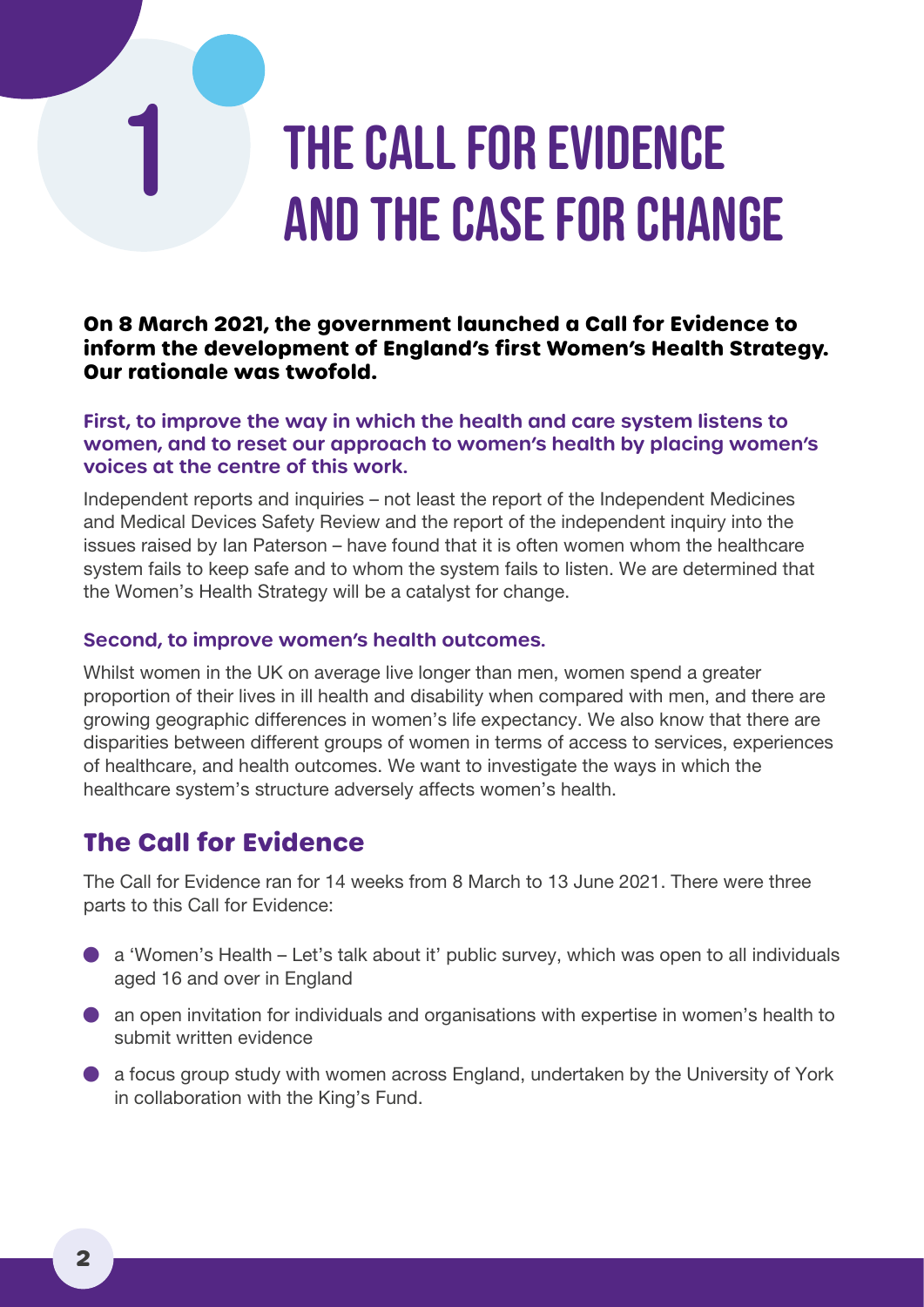We received 110,123 responses to the public survey, of which 97,307 were from individuals who told us that they lived in England and wanted to share their own experiences, the experiences of a female family member, friend or partner, or their reflections as a health or care professional. We also received over 400 written responses. A separate report on the written evidence submitted by organisations and individuals with expertise in this field will be published in early 2022. The findings of the focus group study can be found on the **PREPARE** website. The Call for Evidence findings are summarised throughout this document and can be found in full in the Call for Evidence [consultation response](https://www.gov.uk/government/consultations/womens-health-strategy-call-for-evidence).

We are extremely grateful to all the individuals and organisations who responded to our Call for Evidence. The public survey provides a rich source of data on women's experiences of healthcare over the life course and on the interventions that would make the most difference to them. In turn, this provides a strong mandate for change, and the starting point for our future policy development.

The Strategy's aim is to improve the health of all women and girls, irrespective of whether they have undergone gender reassignment or are transgender. While in this document we refer to women, we recognise that some transgender men, non-binary people and people with variations in sex characteristics (VSC) or who are intersex may also experience some of the same issues covered. We also recognise that people who are trans, non-binary or have VSC will have specific needs and experiences, and work is ongoing across government to address these.

The Call for Evidence told us that women do not feel heard within the healthcare system. We are clear that this must stop. We commit to making change happen.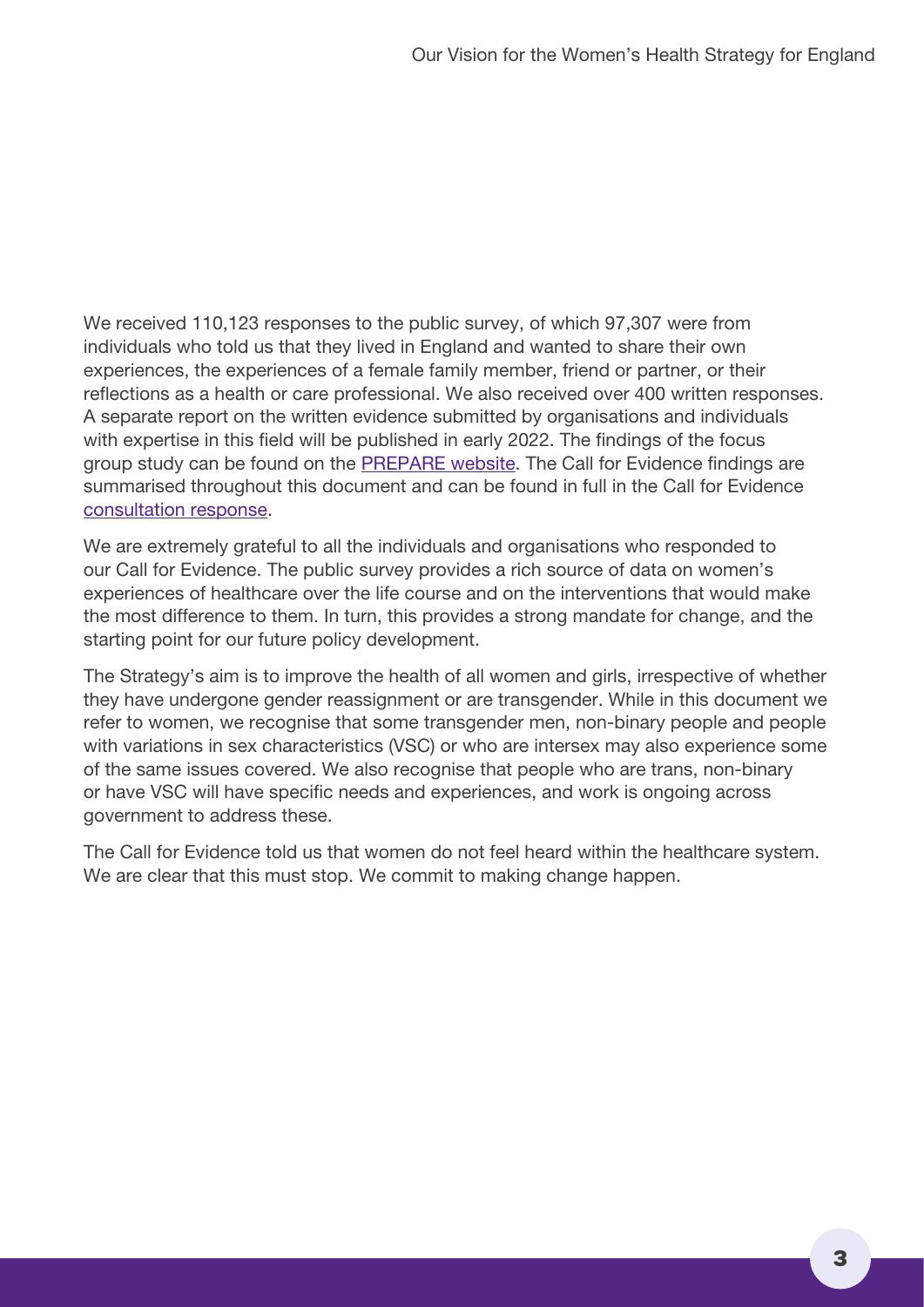# <span id="page-7-0"></span>THE AMBITION FOR women's health

### **A new approach**

Central to the Women's Health Strategy will be a focus on women's health across the life course. Unlike a disease-orientated approach, which focuses on interventions for a single condition often at a single life stage, a life course approach focuses on understanding the changing health and care needs of women and girls across their lives. It aims to identify the critical stages, transitions, and settings where there are opportunities to promote good health, to prevent negative health outcomes, or to restore health and wellbeing. Key considerations include the ways in which specific life events or stages of life can influence future health. For example, we know that women who have high blood pressure or pre-eclampsia during pregnancy are at greater risk of heart attack and stroke in the future.

This approach has already been adopted by the [World Health Organisation](https://www.euro.who.int/en/health-topics/Life-stages) (WHO) and the Royal College of Obstetricians and Gynaecologists (RCOG) in their report [Better for](https://www.rcog.org.uk/better-for-women)  [Women](https://www.rcog.org.uk/better-for-women). The main benefit of this approach is that it allows us to intervene earlier in order to prevent negative outcomes and to improve intergenerational health outcomes, as well as to improve overall quality of life.

A life course approach also enables action on wider determinants of health, for example social, economic and environmental factors. It is important to consider such factors in the round alongside opportunities for preventative action to support women and girls in improving their health outcomes, or to reduce the risk of ill health later in life.

We know that there are disparities between different groups of women in terms of access to services, experiences of healthcare, and health outcomes. A key priority of the Women's Health Strategy will be to better understand and tackle disparities in experience and outcomes throughout women's lives.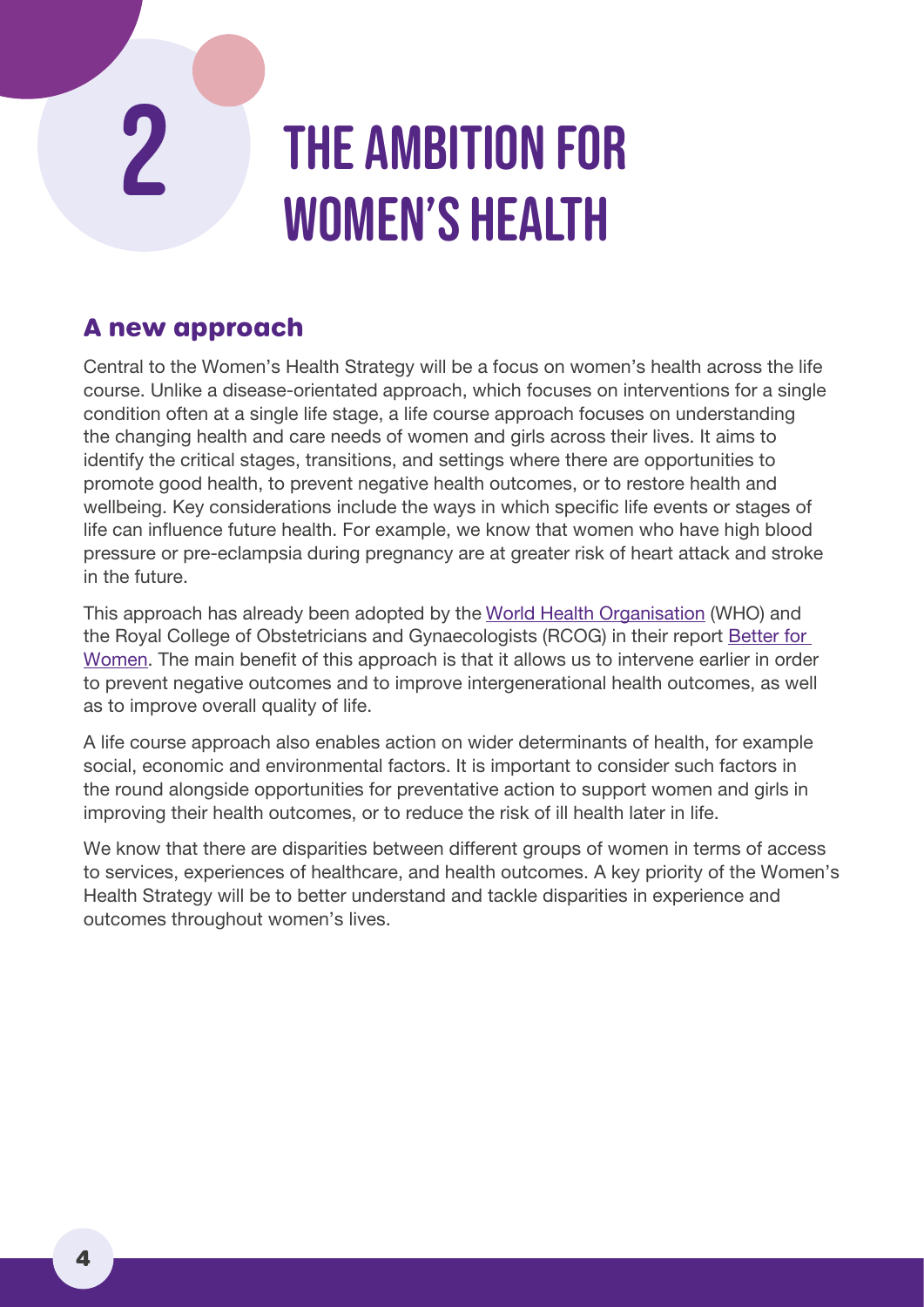

Women's voices Healthcare policies and services Information and education Health in the workplace Research, evidence and data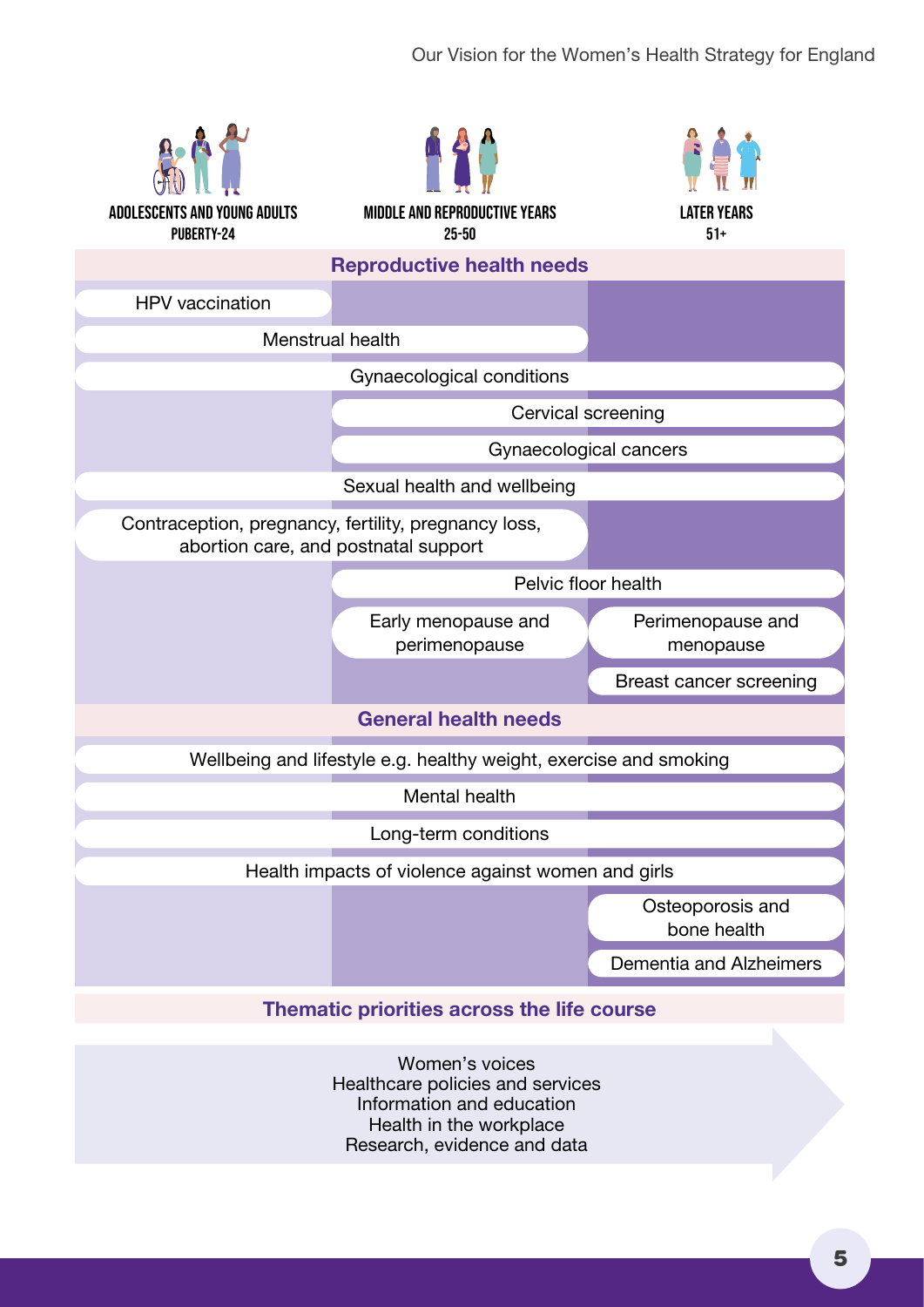### **This vision document**

This document, Our Vision for the Women's Health Strategy for England, sets out what we were told in the Call for Evidence, and the key themes and areas of focus that make up our ambition.

The thematic chapters set out in both the Call for Evidence, and now outlined in this Vision, were chosen because they are relevant to women's health across the life course.

These themes are:

- Q women's voices (section 3)
- **●** healthcare policies and services (section 4)
- $\bullet$  information and education (section 5)
- **C** health in the workplace (section 6)
- **O** research, evidence and data (section 7).

Collectively, these themes set out the government's vision for the health of women and girls going forwards. Against each theme, we have set out a summary of what we have heard in the Call for Evidence, followed by an outline of our ambition and next steps. This sets the bar for action across the health sector and wider government. We expect to be held to account against this action over the coming months.

The Vision then focuses on priority areas relating to specific conditions or areas of health where the Call for Evidence highlighted particular issues or opportunities. These areas include, but are not limited to:

- Q menstrual health and gynaecological conditions
- Q fertility, pregnancy, pregnancy loss and post-natal support
- $\bullet$  the menopause
- **D** healthy ageing and long-term conditions
- mental health
- the health impacts of violence against women and girls.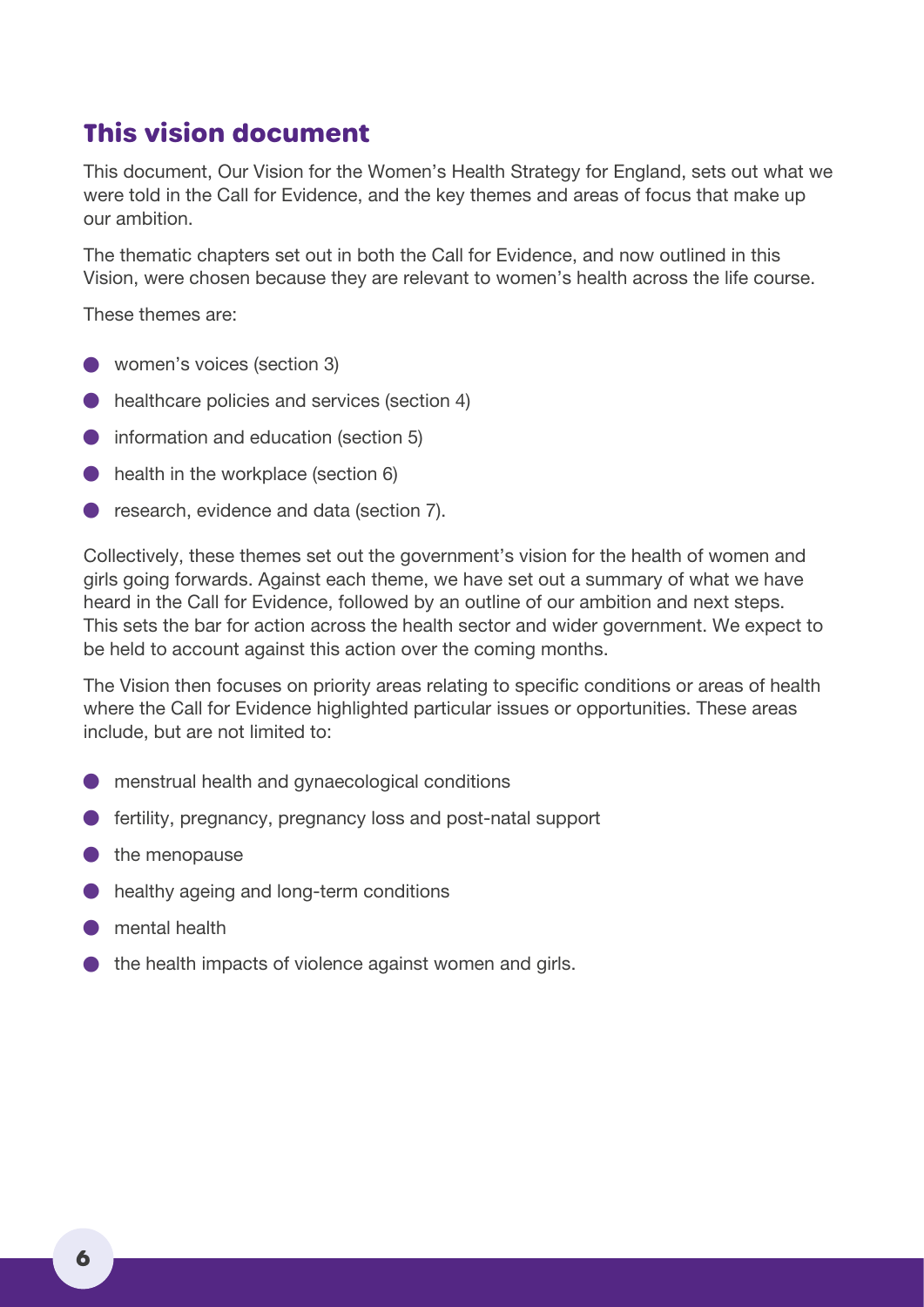As with against the themes, against each topic we have set out what we have heard in the Call for Evidence, alongside government ambition and next steps.

In Spring 2022 this Vision will be followed by the Women's Health Strategy, which will build on our vision and ambition, and which will set out in detail our plans for specific health needs and conditions that women experience at different stages. We will bring forward concrete action both on issues that only affect women, and on issues that affect everyone but that are more prevalent in women or where women have systematically poorer outcomes. At the same time, work is underway on the government's forthcoming Sexual and Reproductive Health Strategy.

Next steps for the Women's Health Strategy are set out in section 9 of this publication.

### **Key themes**

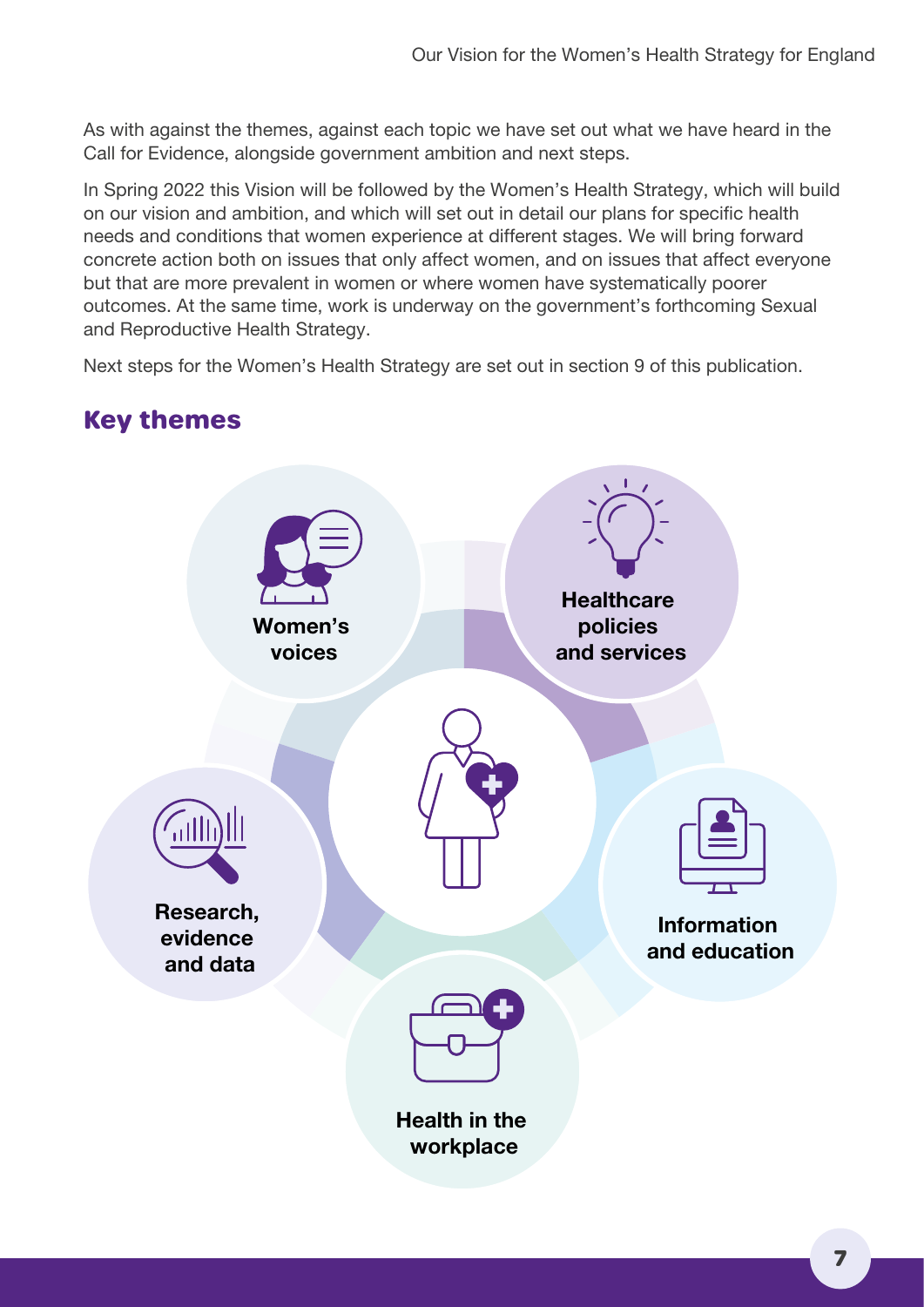# <span id="page-11-0"></span>3 Women's voices

### **What we've heard**

### **Taboos and stigmas**

In the Call for Evidence we heard that damaging taboos and stigmas remain in many areas of women's health. These taboos and stigmas can prevent women from seeking help, and can reinforce beliefs that debilitating symptoms are 'normal' or something that must be endured. In the public survey, respondents felt more comfortable speaking about general health concerns such as diabetes or heart disease, compared with female-specific issues such as gynaecological conditions or the menopause. Respondents felt even less comfortable speaking about disability and mental health conditions. Some of these conditions are specific to women, such as postnatal depression. We also heard about are conditions that may present differently in women compared to in men, such as autism.

### **Feeling listened to by healthcare professionals**

In the public survey, 84% of respondents said that there had been instances in which they had not been listened to by healthcare professionals. We heard that women had experienced this at every stage of the journey, from initial discussion of symptoms, to further appointments, discussion of treatment options, and follow up care. We heard concerns that women had not been listened to in instances where pain is the main symptom, for example in being told that heavy and painful periods are 'normal' or that the woman will 'grow out of them'. We have also heard concerns from respondents that some healthcare professionals have reportedly used gendered stereotypes around women's wish for children in order to deny procedures such as sterilisation.

#### **Women's voices within healthcare system**

We heard the importance of listening to women at all levels of the healthcare system. This was a particular theme in some written submissions. We heard calls for more accountability and leadership for women's health at local and national level. Some submissions also called for improved representation of women as individuals, or of women's experiences, across different parts of the healthcare system. This included in the development of medical curriculums and training; in the design of specific healthcare services; on governance structures, for example boards; and in research career pathways. We heard about the importance of listening to individual women's experiences and feedback, especially from groups of women who are usually under-represented in surveys and research studies.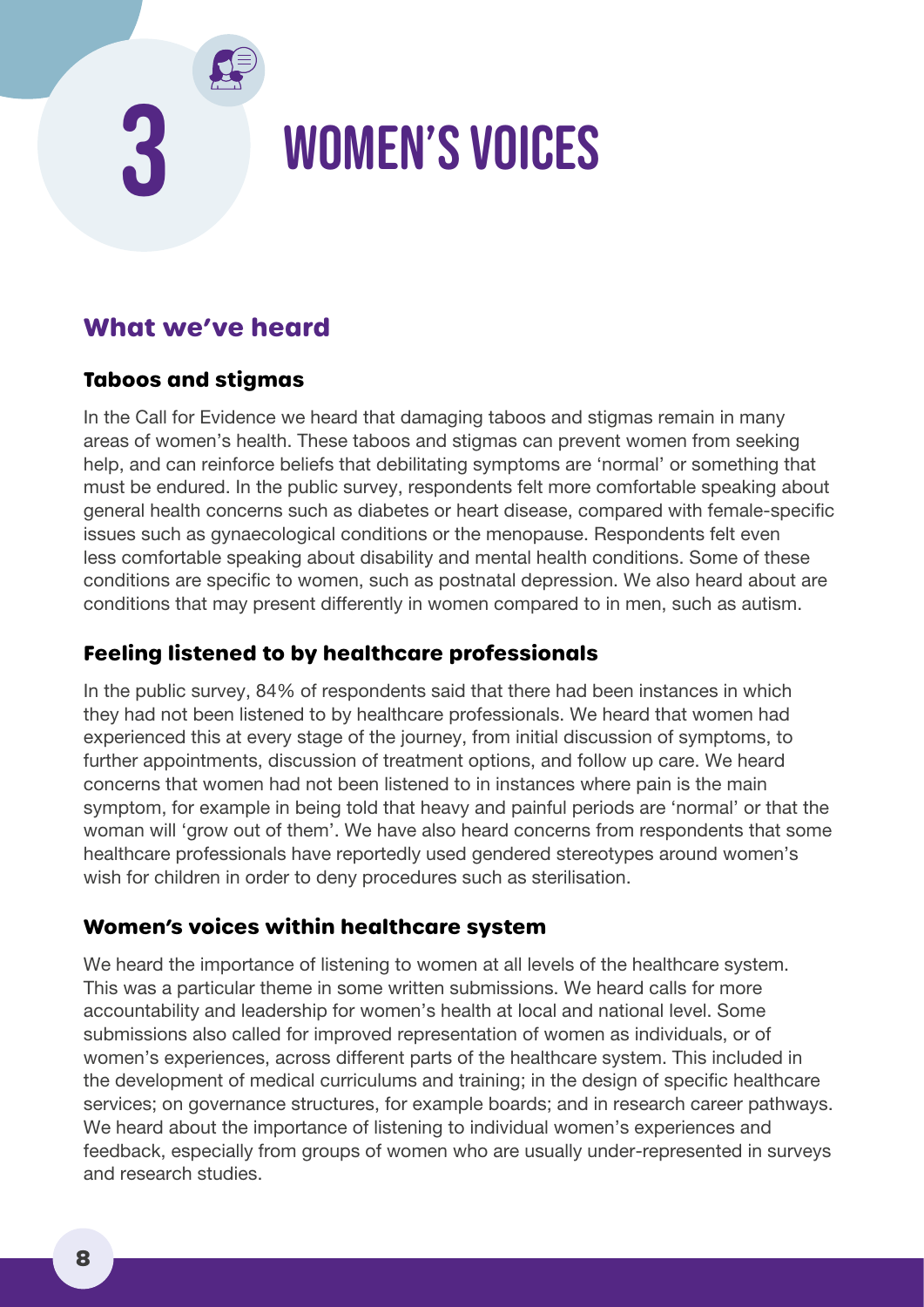### **Our ambitions**

women feel comfortable talking about their health, whether that be with healthcare professionals, friends or family; women know when they can seek help for symptoms; and women's health issues are no longer taboo topics



women feel better listened to and heard by healthcare professionals, and women's concerns and symptoms are taken seriously

women's voices and experiences are represented and listened to at all levels and in all areas of the healthcare system

### **Next steps**

On taboos and stigmas, we will take forward work through our thematic priorities of information and education, and health in the workplace (see sections 5 and 6).

On being listened to by healthcare professionals, we will take forward work to better understand the causes behind women not feeling listened to. This includes investigating themes such as the quality of conversations and shared decision making; the role of information, education and training for healthcare professionals; and how to embed changes within clinical practice.

On representation and listening at the system level, we will appoint a government Women's Health Ambassador. We will continue to explore how best to gather women's experiences and to embed their voices within the implementation of the Strategy.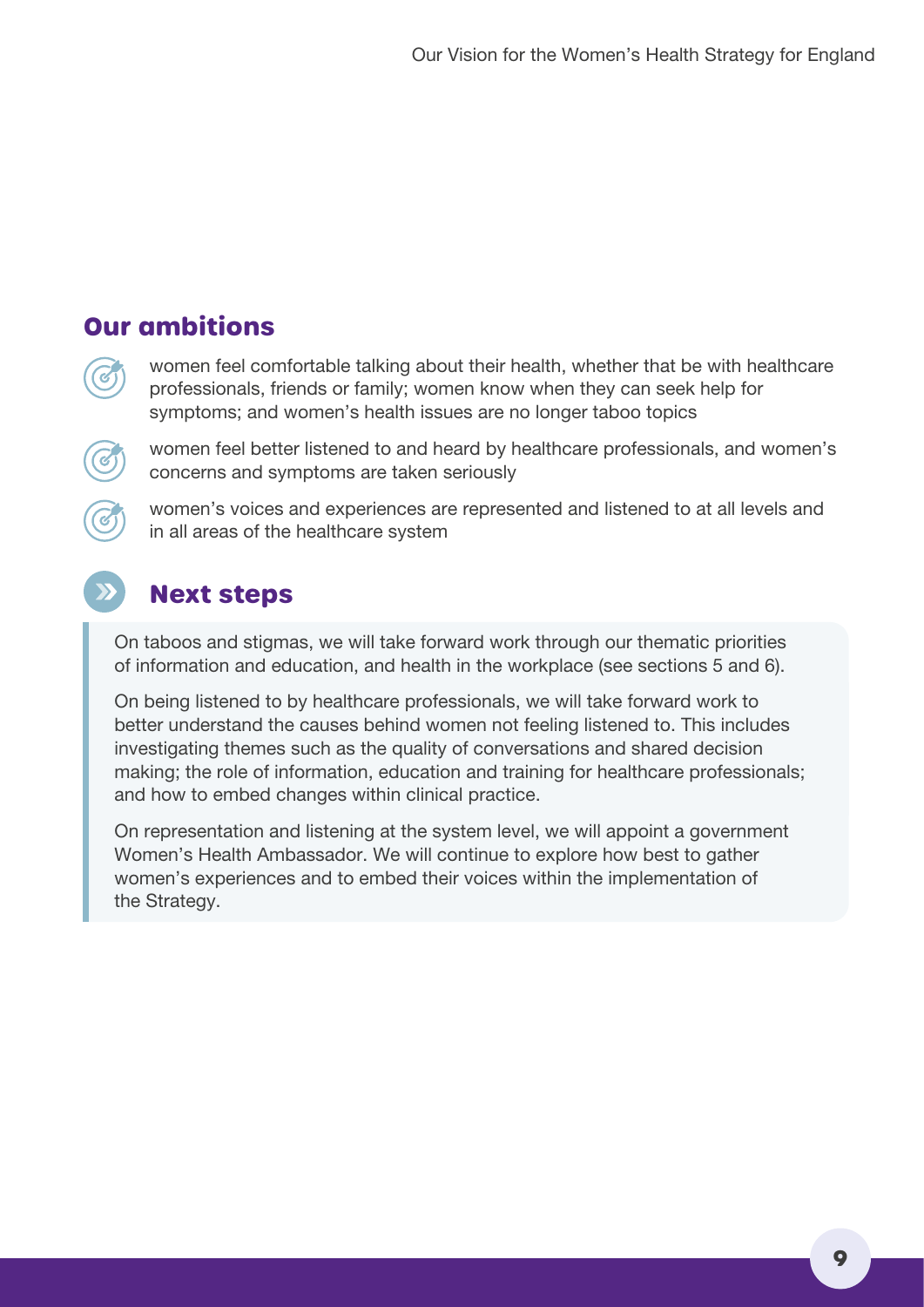# <span id="page-13-0"></span>4 Healthcare policies and services

### **What we've heard**

### **Women's reproductive health services over the life course**

In the Call for Evidence we heard the importance of women being able to access services that meet all their reproductive health needs, from the routine (for example choosing the right contraception) to the more specialist (for example specialist endometriosis care). We heard that it can be difficult for women to access the reproductive healthcare services they need in ways that are convenient to them. We heard that fragmented delivery of sexual and reproductive health services negatively impacts women, with some respondents calling for more joined-up and holistic provision through women's health clinics or hubs. We also heard concerns about geographical variation in access to some services, for example menopause clinics and NHS fertility treatment. We heard concerns that the pandemic made it more difficult to access some services such as cervical screening or procedures for long-acting reversible contraception (LARC). We also heard of some positive changes, for example the offer of virtual or telephone appointments alongside face to face appointments.

### **Consideration of women and women's health in the development of all policies and services**

In the Call for Evidence we heard concerns that services for specialities or conditions which only or primarily affect women, for example reproductive health services, are perceived to be of lower priority compared to other services. However, in the public survey respondents also provided examples of a number of general health conditions where they thought that services could be improved, such as fibromyalgia, myalgic encephalomyelitis or chronic fatigue syndrome, irritable bowel syndrome, autism, ADHD, and mental health services. We also heard that some general health conditions, for example attention deficit hyperactivity disorder (ADHD) and autism, are sometimes perceived as 'male' issues, and that women can face additional barriers to referral and diagnosis in these areas as services do not feel designed for women.

#### **Ensuring equitable access to services and reducing disparities in health outcomes between women**

In the public survey we heard that 40% of respondents said that they, or the woman in mind, could conveniently access the services they needed in terms of location, and 24%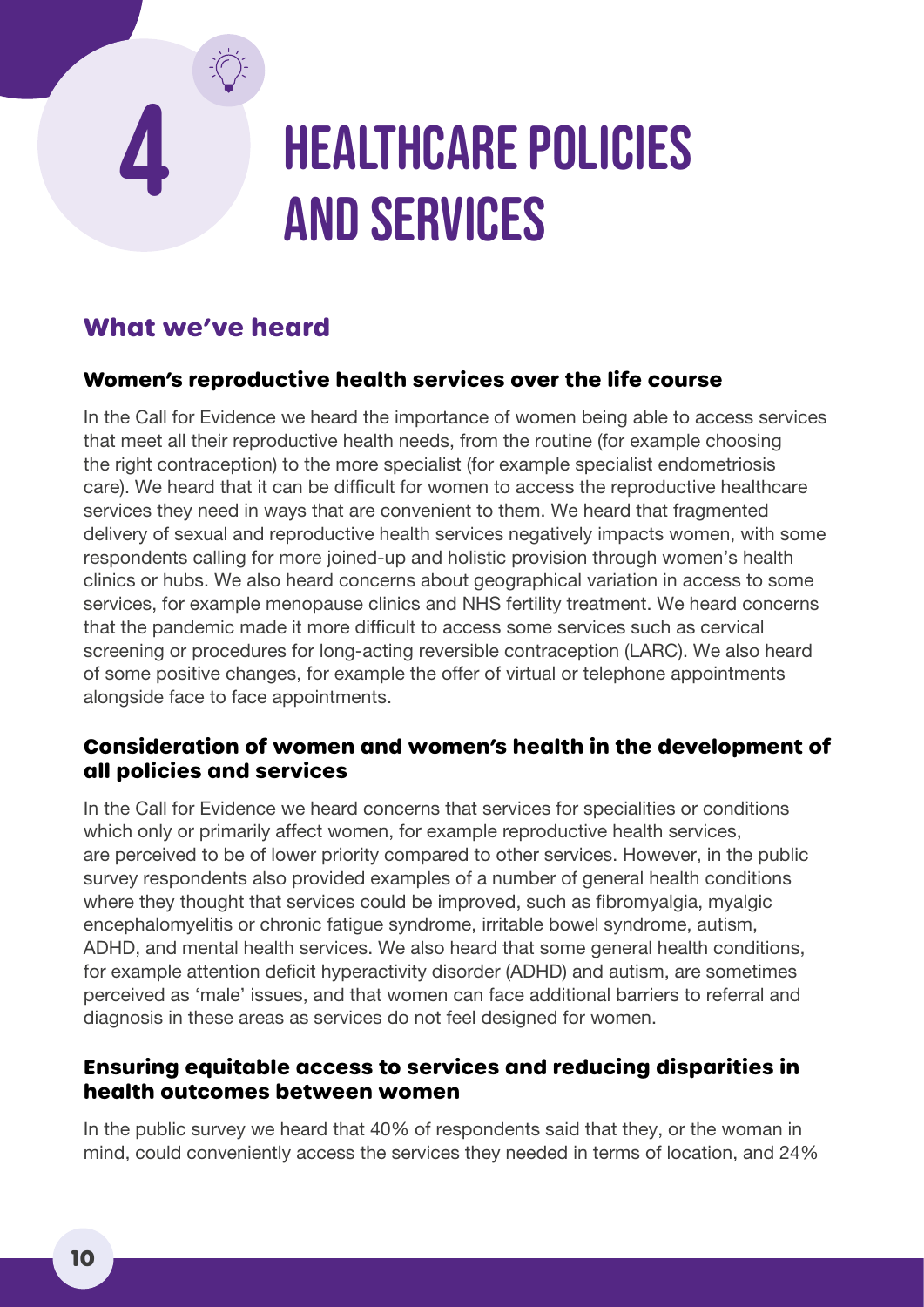said the same in terms of timing. In the Call for Evidence written submissions, we heard that some groups of women face additional barriers regarding access to and experience of services, and that there are disparities in health outcomes. For instance, we heard that women with physical or learning disabilities can face additional barriers in accessing services such as contraception and cervical screening. We also heard that women in particular settings, such as the criminal justice system, face additional barriers to accessing healthcare, and have poorer health outcomes compared with women in general. We heard about disparities in health outcomes between different demographic groups. For example, although maternal deaths are very rare, there are disparities in this area, with black and Asian women being more likely than white women to die during pregnancy and childbirth. We also heard that there are disparities in access to services and health outcomes that stem from economic and geographical disparities, for example differences in life expectancy across socio-economic groups.

### **Our ambitions**

women can access services that meet their reproductive health needs across the life course, and women's experiences of services and reproductive health outcomes are improved

national healthcare policy and services consider women's needs specifically, and by default

all women, including those with additional risk factors or who face additional barriers in accessing services, have equitable access to and experience of services, and disparities in outcomes are reduced

# $\sum$

# **Next steps**

On women's reproductive health, we will look at how we can support and encourage joint commissioning. We will work with the Office for Health Improvement and Disparities (OHID) and others to support local systems to explore innovative models of care that improve women's access to reproductive health services. We will work alongside the forthcoming Sexual and Reproductive Health Strategy to set out our approach to improving women's sexual and reproductive health.

On consideration of women and women's health as default in the development of all policies and services, we will take forward work to explore specific conditions and areas of healthcare in which disparities are greatest. We will work alongside other strategies being developed and other programmes of work to share insight from the Call for Evidence, and to ensure greater consideration of women's health-specific implications.

On equitable access to services and reducing disparities in outcomes, we will work with OHID, NHS England and Improvement, government departments and others to ensure that the Women's Health Strategy has a clear focus on better understanding and working to reduce disparities between groups of women, and that disparities between groups of women are considered as part of the wider levelling-up agenda.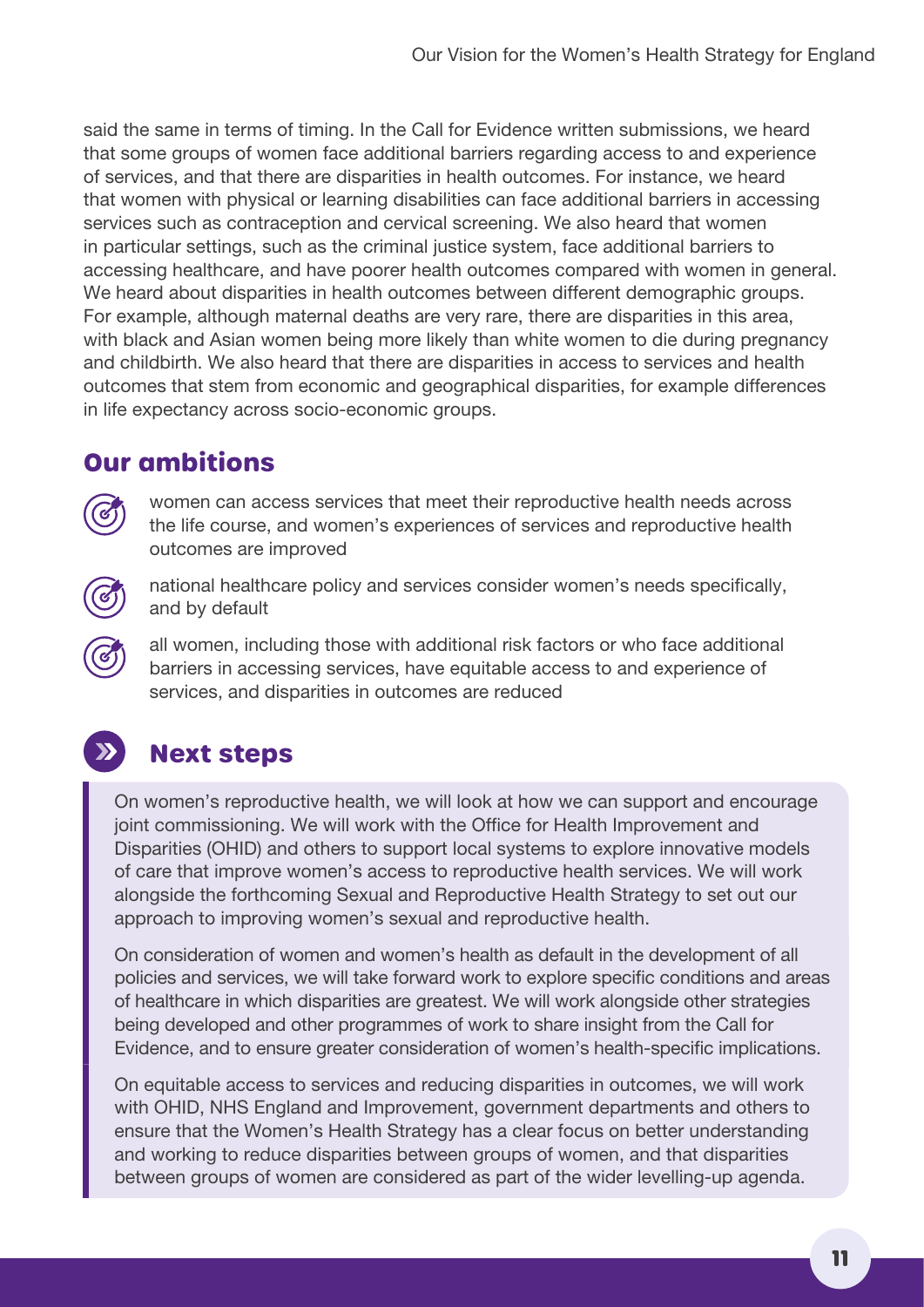# <span id="page-15-0"></span>5 Information and education

### **What we've heard**

### **Information for women and wider society**

In the Call for Evidence we heard of the importance of high-quality information provision, from school education for girls and boys, through to support for adults.

With regards to school education, respondents to the public survey placed importance on making sure that the relationships, sex and health education (RSHE) curriculum is taught to both girls and boys, so that boys are also educated on female health conditions. Respondents who stated that they were teachers also reflected that they were not adequately equipped to teach certain topics effectively, with suggestions including the introduction of modern teaching tools (for example webinars).

While we heard that the NHS website is a useful and trusted source of information, some women and organisations highlighted that it would be helpful if this website had a central area signposting up-to-date information on various aspects of women's health. We also heard calls for more information on certain women's health conditions, for example adenomyosis.

More widely, we heard calls for more trusted and easier to understand information regarding a range of women's health issues such as fertility, the menopause, gynaecological conditions and gynaecological cancers. We heard that this information should be prepared and distributed in formats that are accessible in a range of ways, such as blogs or social media.

### **Education and training for healthcare professionals**

Through the Call for Evidence we heard about the need for healthcare professionals to receive better education and training on women's health conditions. This includes female-specific conditions and treatment options, in particular the menopause and hormone replacement therapy (HRT). We also heard about a lack of awareness amongst some GPs of the causes of infertility, miscarriages and their relationship with infertility, and the reasons for in vitro fertilisation (IVF) failure.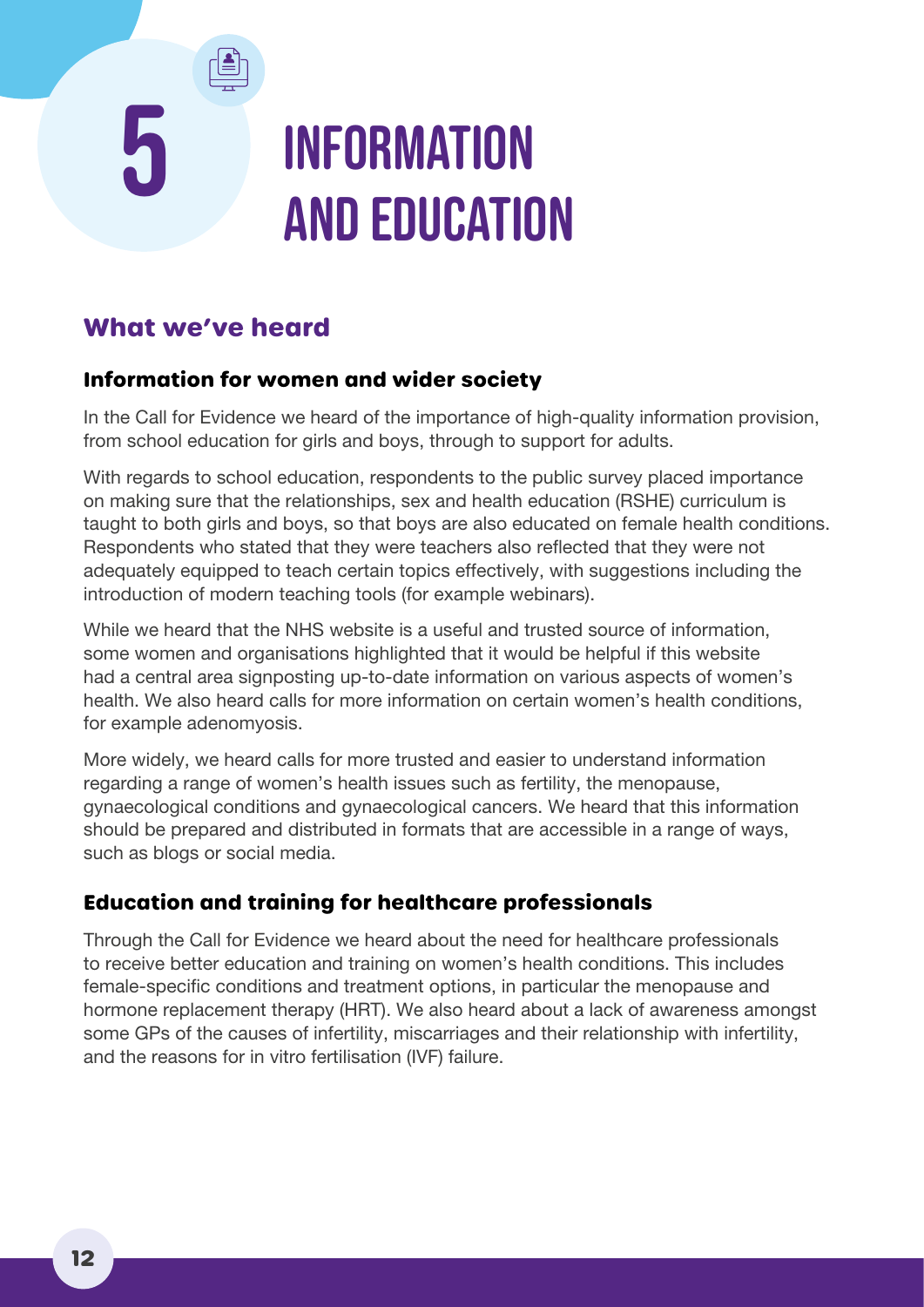There was emphasis on education for GPs in particular, as GPs are often the first port of call for many women, and gatekeepers to other services. Some responses called for compulsory training for GPs on women's health, and noted that this would create an empathetic, supportive and informed environment in which women would feel comfortable coming forward to discuss issues. Respondents felt that improvements in the ways in which healthcare professionals listen to, communicate with, and treat women are particularly important where women feel that they are not listened to (see section 3).

### **Our ambitions**



women have access to high-quality information and education, starting from childhood and continuing through to adulthood, to empower women to make informed decisions about their health and wellbeing across the life course

women receive accurate and up-to-date advice from healthcare professionals, supported through high-quality training for professionals, ensuring that clinical guidelines represent the latest evidence on women's health conditions and consider differences between men and women; and healthcare professionals are supported in implementing these guidelines

# **Next steps**

We are committed to ensuring that teachers have the necessary resources to teach RSHE effectively, and will work to better understand gaps in their knowledge and teaching materials.

Beyond school education, we will work to understand where symptoms and conditions are not currently captured. We will work with NHS Digital to progress the content transformation agenda to help ensure digital information is accessible and meets the health needs of women.

We will continue to explore how best to support healthcare professionals in implementing guidelines.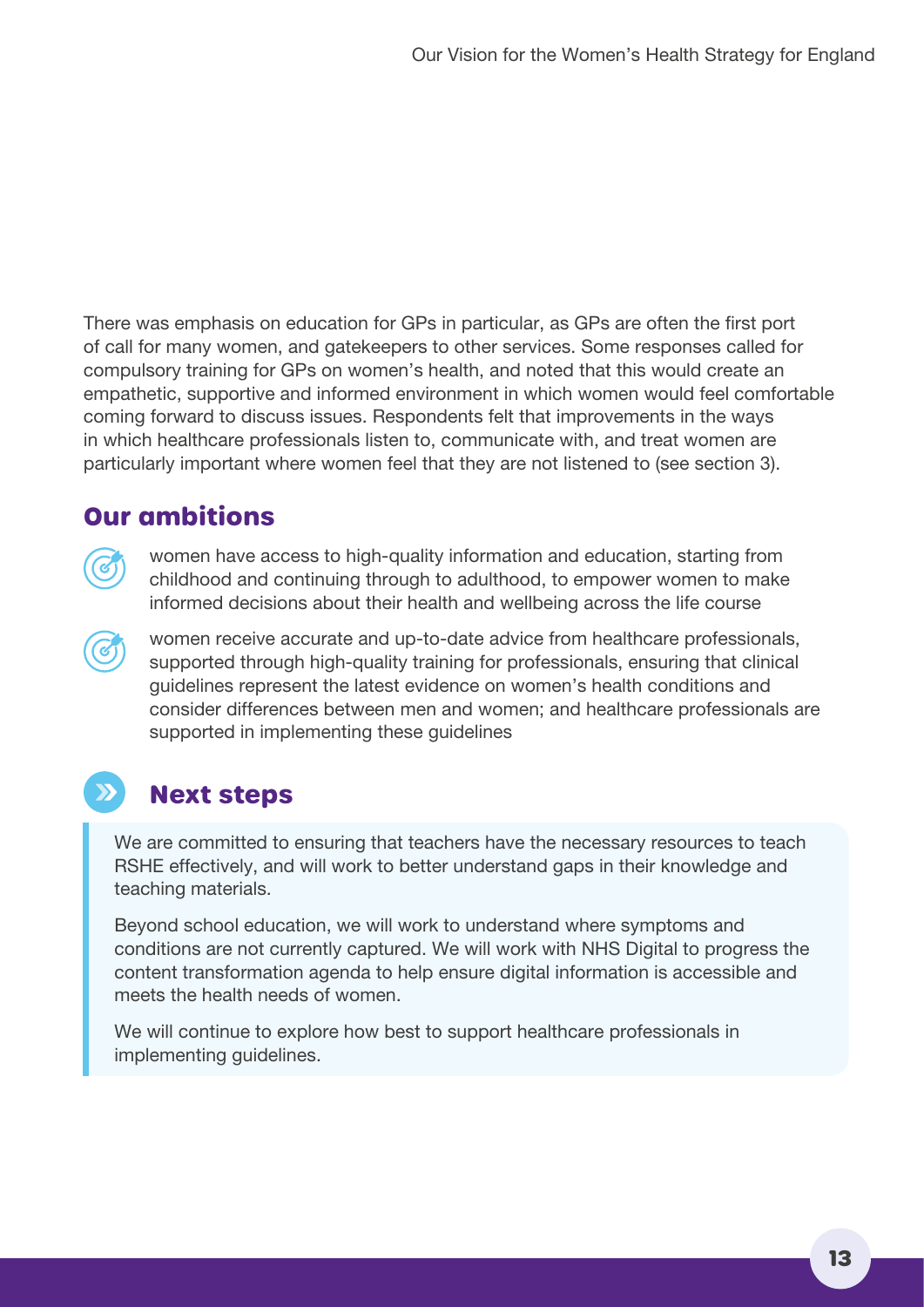# <span id="page-17-0"></span>**HEALTH IN THE WORKPLACE**

### **What we've heard**

Through the Call for Evidence we heard that health conditions and disabilities can impact women's experience in the workplace, and can increase women's stress levels and impact their mental health and productivity. In order to support women with particular conditions, respondents called for a continued uptake of flexible working arrangements which, for some, were not available prior to the pandemic.

Another theme highlighted the importance of raising awareness and understanding of women's health in the workplace, as well as of normalising discussions surrounding this topic. Organisations highlighted the need for more conversation on taboo topics including periods, and increased dialogue on the impact of the menopause at work to ensure that women can remain productive and supported. We also heard many examples of good practice, whereby employers have worked with employees and external experts to introduce new workplace policies and other support, and have encouraged open conversations in the workplace.

Finally, on average just 11% of respondents to the public survey said that they were aware of any provision of policies and/or protection by their current or previous workplace regarding domestic abuse. This dropped to 5% for respondents in the private sector, marking the need to progress this further.

### **Our ambitions**

women feel supported in the workplace, and that taboos are broken down through open conversation



employers feel well equipped to support women in managing their health within the workplace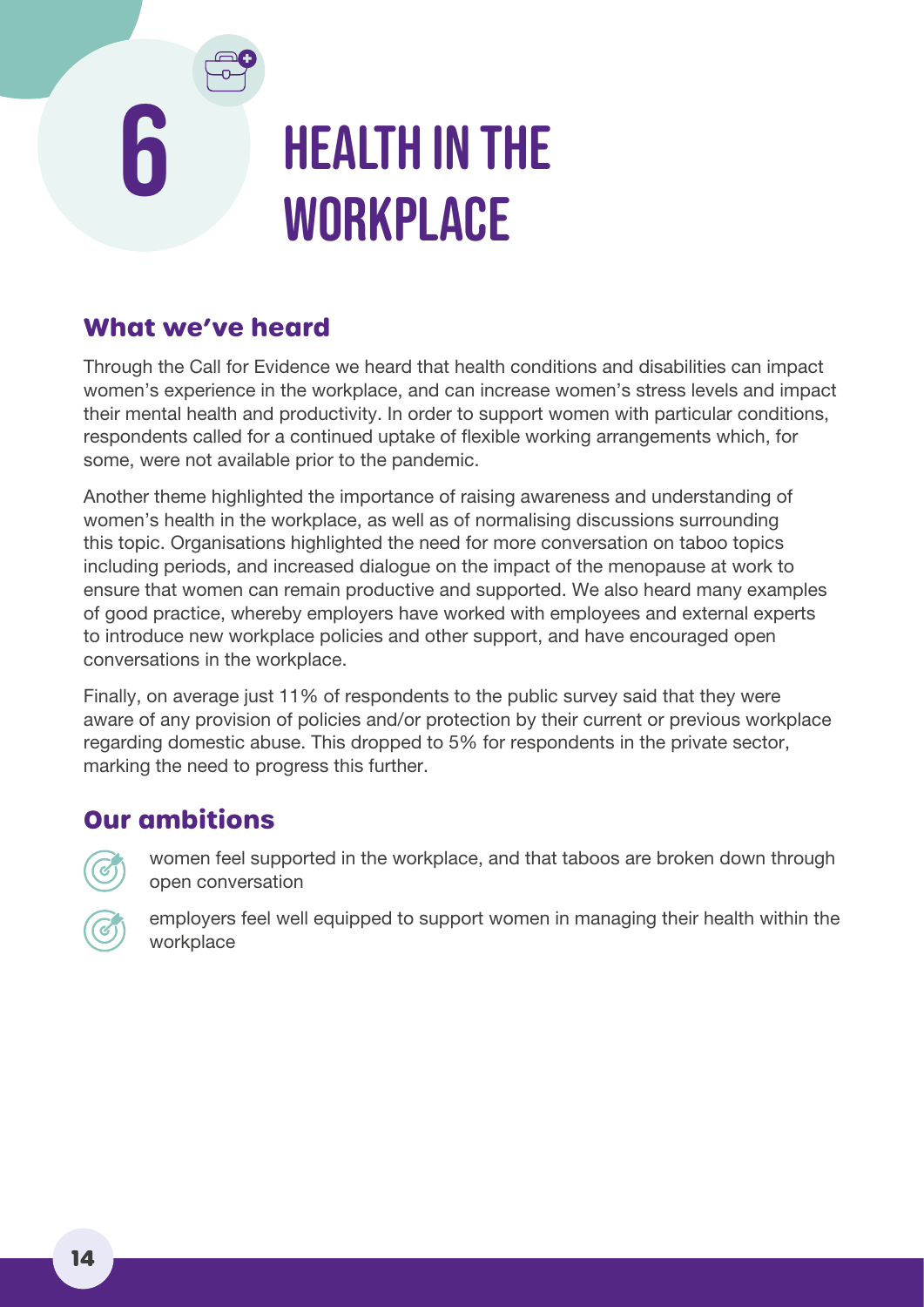### **Next steps**

Flexible working can be important in helping individuals to work in a way that meets both their own personal needs, and those of their employer. We will link work on women's health to the government consultations on 'Making flexible working the default' and 'Health is everyone's business'.

Work is underway to improve workplace support for specific health concerns or conditions. Within the Civil Service, in line with the findings of the Call for Evidence, we will work to implement our commitment to introduce a workplace menopause policy. Earlier this year the Minister for Employment commissioned from leading employer organisations an independent report on the issue of the menopause and the workplace. The report, Menopause and Employment: how to enable fulfilling working [lives,](https://www.thephoenixgroup.com/views-insights/menopause-and-employment-how-enable-fulfilling-working-lives) was published on 25 November 2021 and the government will respond to the recommendations in the New Year. The recently-announced UK Menopause Taskforce will also consider how we can improve workplace support for the menopause in particular.

We commend organisations who have taken the initiative to recognise the complex concerns women face around their healthcare. We want to work with, and support, employers, third sector organisations and professional bodies to strengthen or develop workplace guidance and other forms of support that will enable women to reach and/or maintain their full potential.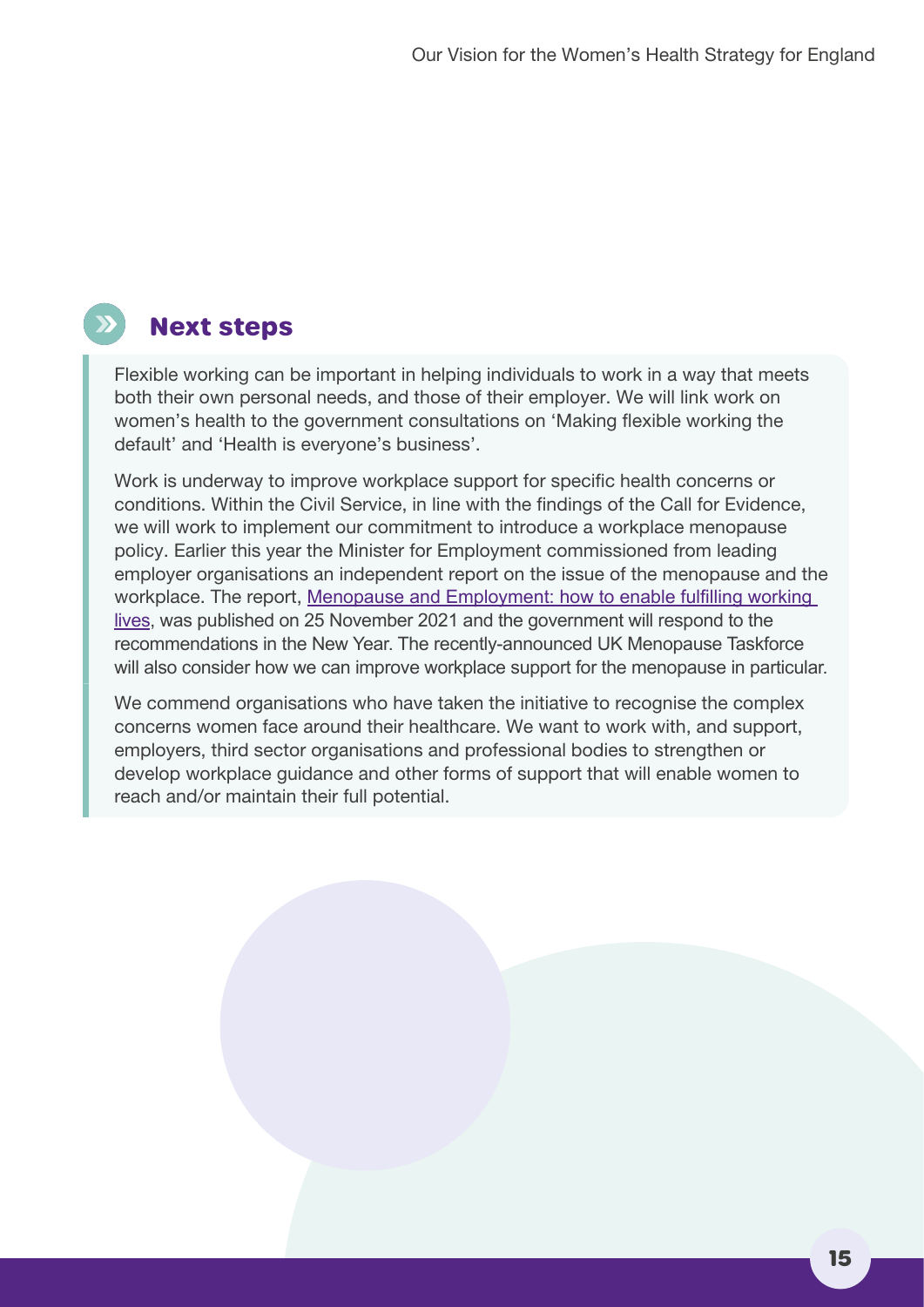# <span id="page-19-0"></span>RESEARCH, EVIDENCE and data

### **What we've heard**

### **Research and Evidence**

In the Call for Evidence we heard that there is currently a lack of research into women's health issues, and that this has led to an overall gap in the data that is available. In particular, we heard that there is a need for more research into female-specific issues, such as endometriosis and the menopause. The Call for Evidence also told us that we need more research into if, and where, there are differences between men and women in terms of symptoms, diagnosis, and treatment for general health conditions (such as autism and cardiovascular disease). We also heard that research outcomes from studies with only male participants should not automatically be applied to women.

We heard that findings from clinical studies and other types of research should be made more widely accessible. We also heard that research and evidence should be disseminated in a way that is accessible for women from all backgrounds, in order to allow women to educate themselves on issues that affect them, and to raise awareness among their friends and family members who are often used by respondents as a primary source of information on health conditions.

We heard similar reflections from the small proportion of self-identified health or care professionals in the public survey. Some even went further by suggesting that things are unlikely to change unless we also increase the diversity of those involved in designing research studies, and better support women in research roles.

### **Data**

In the Call for Evidence, we heard that when data is collected, it should be broken down and analysed by demographic characteristics such as ethnicity, age, sex, and geography in order to identify and respond to disparities in outcomes and experience. Some written submissions focused on gaps in current evidence bases and data collection, for example in relation to specific conditions, medicines or medical devices. Others focused on the need for data from research studies to be analysed by sex, and by other demographic factors such as ethnicity.

We also heard in the Call for Evidence that future research should recruit and consider groups of women who have historically been under-represented in research and data collection, for example women of black and Asian ethnicity, to ensure that research outcomes can benefit all women in society.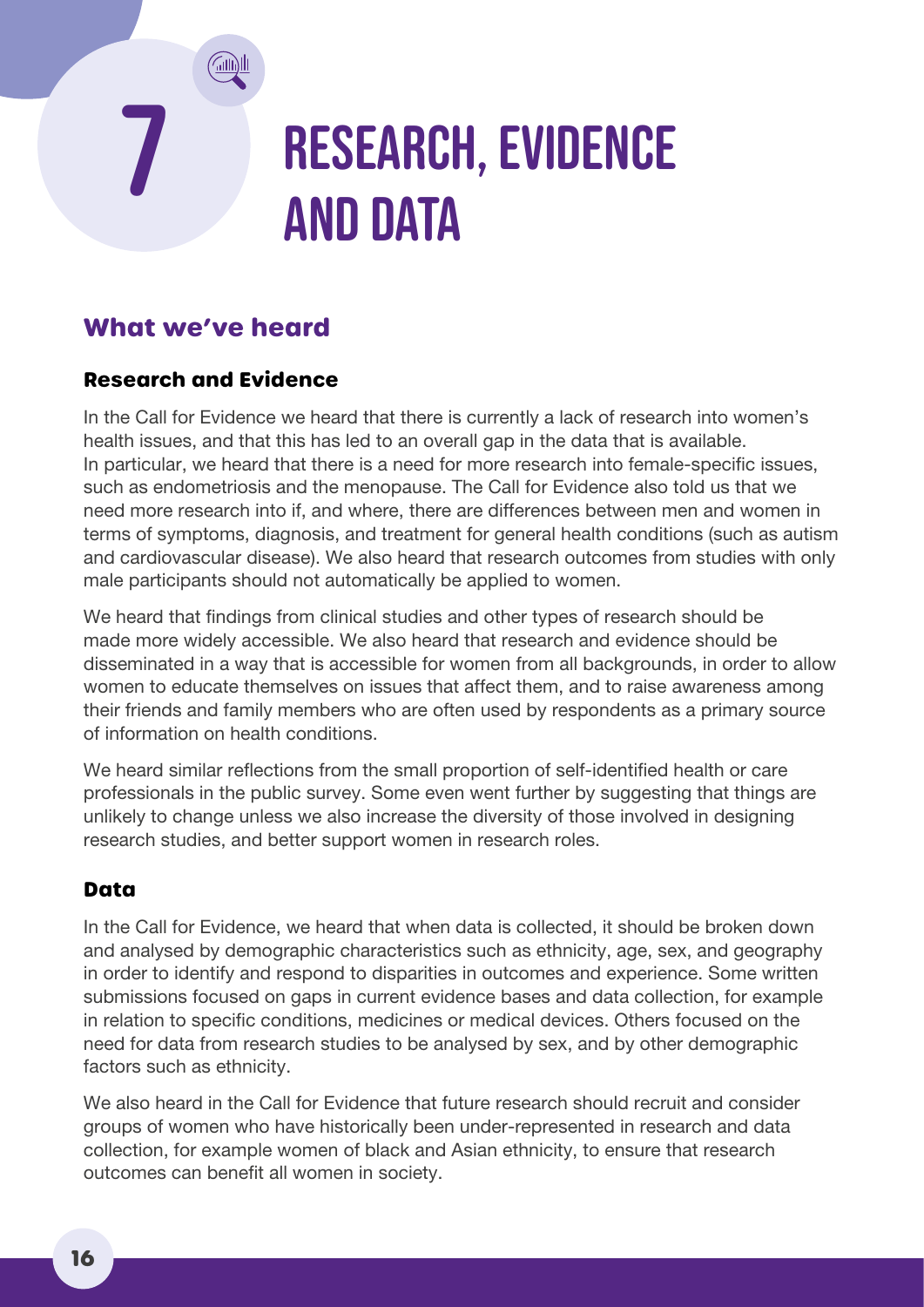We recognise that there may be a gap in understanding the views of healthcare professionals, as they represented just 2% of respondents to our public survey. Further research could help us to determine how we can best equip healthcare professionals to support women, and to ensure that women have comfortable and valuable interactions with healthcare professionals in the future.

### **Our ambitions**

women's voices and priorities are at the heart of research, from identification of need through to participation in research, dissemination of research findings, and implementation in practice

we have the right data and make better use of the data we collect in order to tackle sex-based data gaps, with the aim of improving women's health outcomes, reducing disparities and supporting a life course approach for women's health

to embed routine collection of National Institute for Health Research (NIHR) research participant demographic data, including sex and ethnicity, and use this data to ensure that our research is representative of the society we serve

# **Next steps**

We are pleased that in recent years there has been a significant amount of research into women's health conditions. However, there is an overall need for more research into women's health including that looking specifically at sex differences in conditions, and for greater monitoring of the diversity of research participants, including in NIHR-funded studies.

As we develop the Women's Health Strategy, we will work alongside the forthcoming Data Saves Lives Strategy for health and social care to consider how we can make better use of, and increase access to, data collected from heath and care services. This will be crucial in efforts to tackle sex data gaps.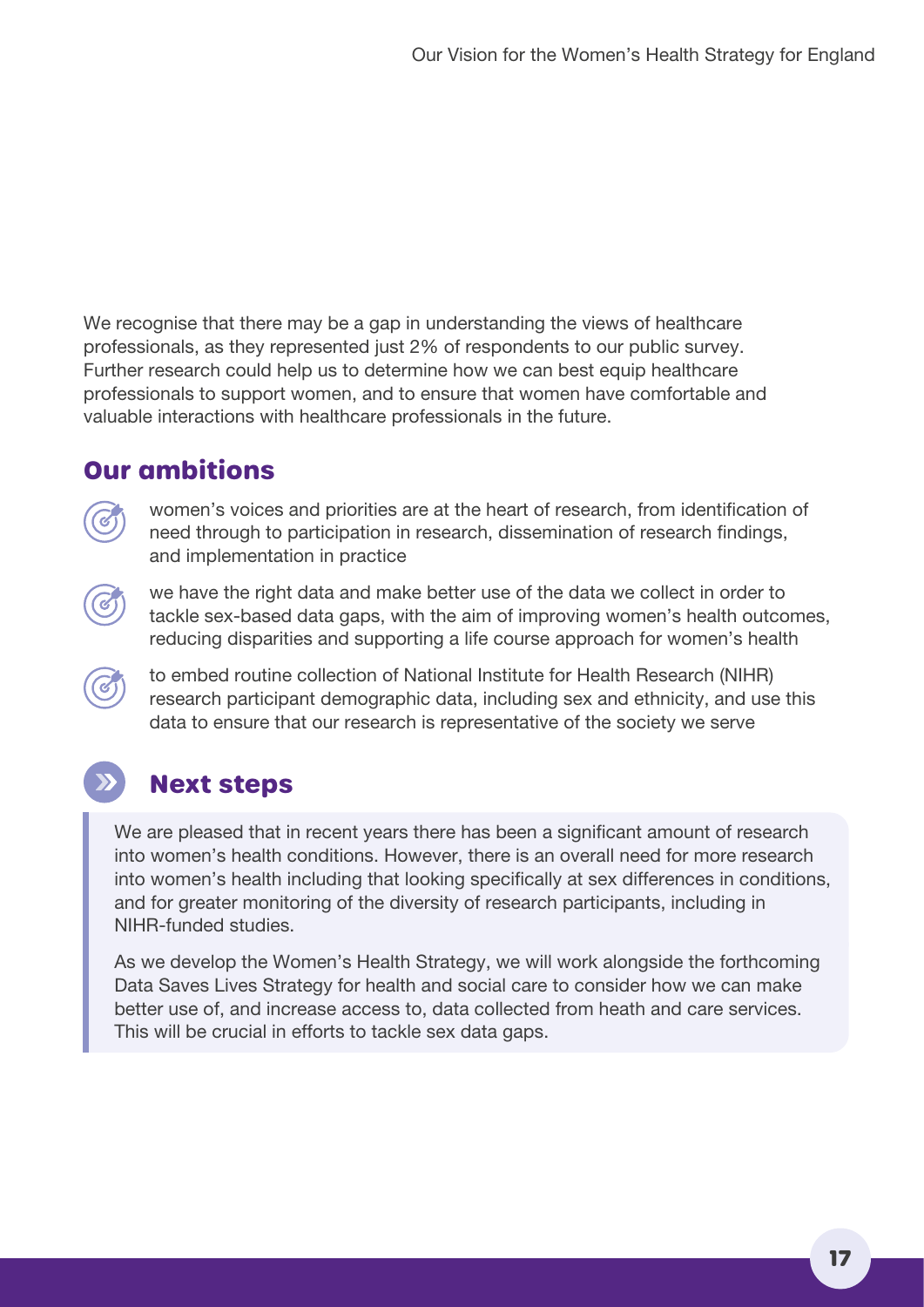# <span id="page-21-0"></span>PRIORITY AREAS

In the previous sections we have set out our approach to the cross-cutting themes which are relevant to the health of women and girls across the life course, and which will drive work across all areas of the Strategy. Responses to the Call for Evidence have also highlighted issues specific to certain conditions or areas which will require targeted action.

We will address these areas in more detail through the Strategy publication in 2022. In the meantime, we outline below what the Call for Evidence has told us, alongside our ambition and next steps.



### **Menstrual health and gynaecological conditions**

### **What we've heard**

In the Call for Evidence public survey, menstrual health was the topic most selected by respondents aged 16-17 for inclusion in the Women's Health Strategy, and gynaecological conditions was the number one topic selected by those between the ages of 18-19, 20-24 and 25-29. Older respondents tended to feel more comfortable talking to healthcare professionals about gynaecological conditions than younger respondents did, and also about gynaecological cancers, but only 8% of respondents felt that they had access to enough information on gynaecological conditions, such as endometriosis and fibroids.

Women said that they persistently needed to advocate for themselves and to push for further investigation in order to secure a diagnosis, speaking to doctors on multiple occasions over many months or years for conditions such as endometriosis. These delays often had wider ramifications for their health and quality of life.

This was representative of written submission evidence from organisations who highlighted that women with endometriosis and polycystic ovary syndrome (PCOS) report considerably long times to gain a diagnosis. Written evidence also reported that care needs can change over the life course, and that there needs to be more awareness and information on these conditions as women do not always realise that what they are experiencing is abnormal.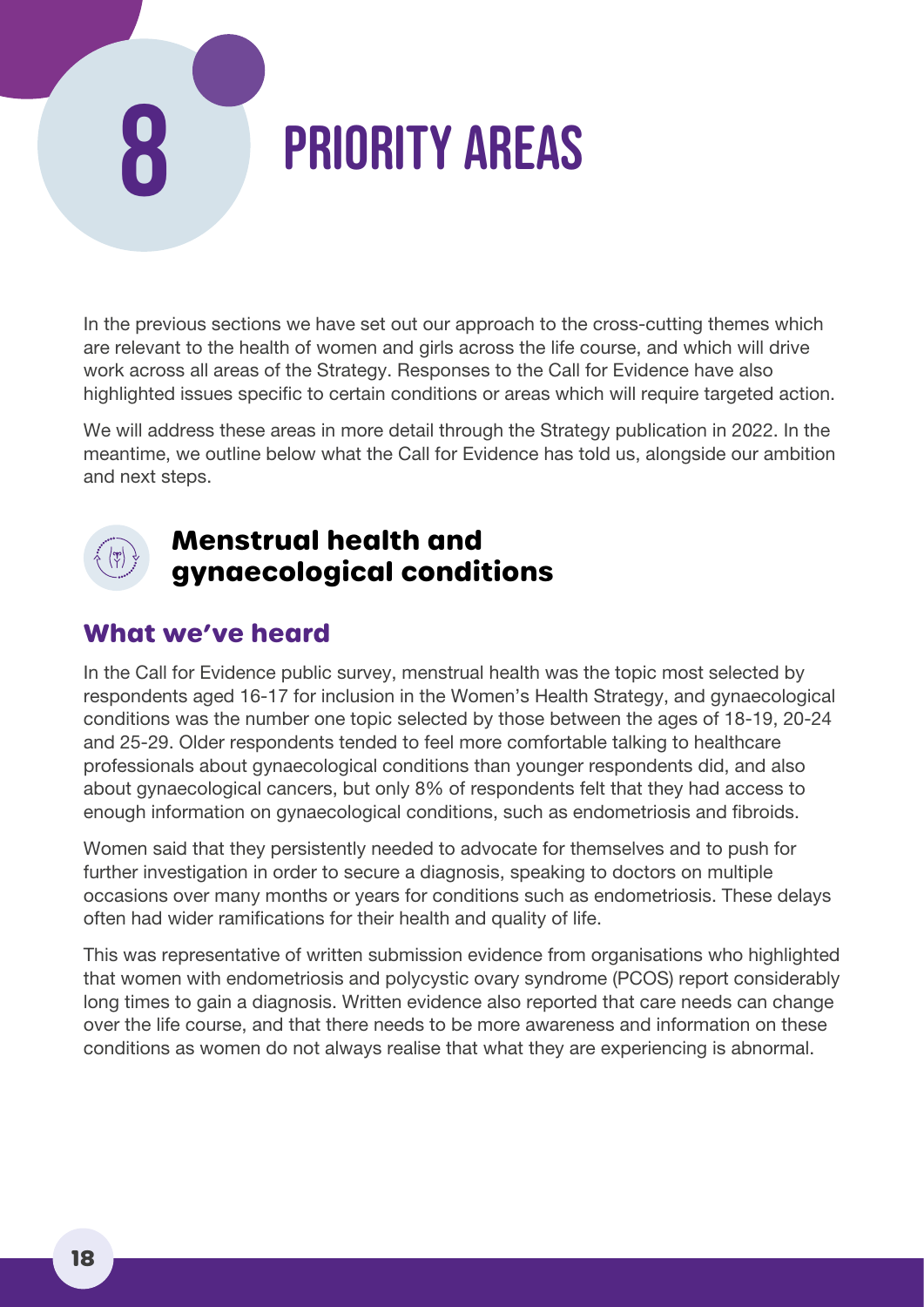### **Our ambition**

 $\bm{G}$ 

every woman and girl can access the right information, support and diagnosis for menstrual health and gynaecological conditions

### **Next steps**

We will explore ways in which to improve awareness for, care of and treatment for those suffering with severe symptoms of conditions such as heavy menstrual bleeding, endometriosis and PCOS. The forthcoming Strategy will set out our plans across menstrual health, gynaecological conditions, and gynaecological cancers in more detail.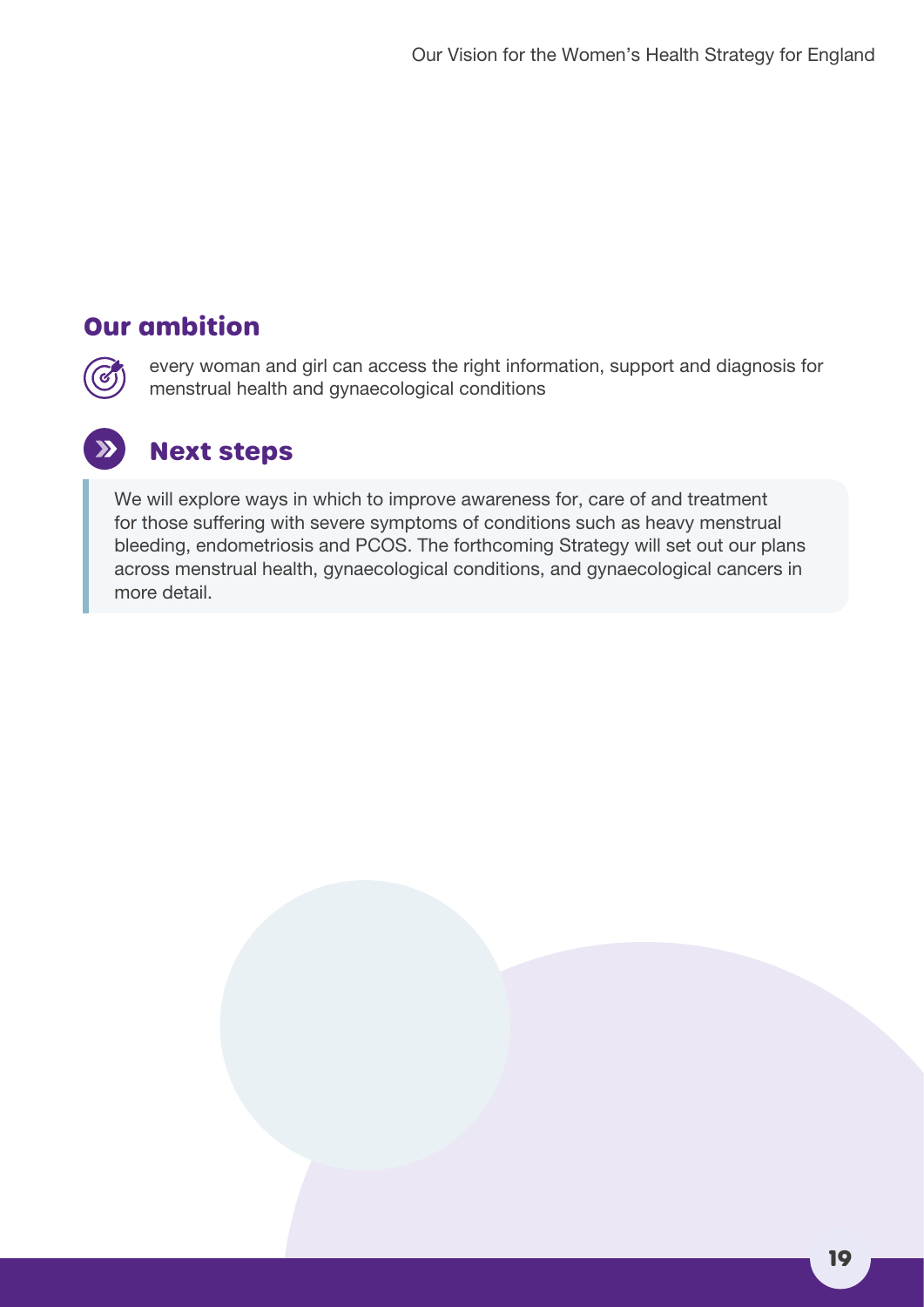<span id="page-23-0"></span>

### **Fertility, pregnancy, pregnancy loss and post-natal support**

### **What we've heard**

In the Call for Evidence public survey, the topic of fertility, pregnancy, pregnancy loss and post-natal support was the 2nd most selected topic that respondents picked for inclusion in the Women's Health Strategy, and the most selected topic for respondents aged 30-39. Responses to the public survey and written submissions covered a wide range of issues, including contraception, preconception health, fertility and infertility, pregnancy loss and stillbirth, support for expectant and new mothers and their partners, pelvic floor health, and patient experience and safety. Many of the written submissions in particular also spoke of the importance of continuing to tackle disparities in maternal and neonatal outcomes.

Information was another key theme, with calls for more information on the causes of infertility, the likelihood of a successful pregnancy at a later age, information relating to women's health prior to pregnancy, and the realistic success rates of fertility treatments.

Another key issue raised was miscarriage and pregnancy loss. Women who responded to our public survey shared accounts of the devastating impact of pregnancy loss and the variation in the level of support available from healthcare services and employers.

Finally, some written submissions also focused on the ways in which pregnancy can be a key intervention point in a woman's life course, and the ways in which pregnancy provides an opportunity to support improvements to women's health, for example regarding advice on smoking, obesity, and specific interventions such as postnatal contraception.

### **Our ambition**



women are empowered to make purposeful choices about their reproductive health and care before, during and after pregnancy and pregnancy loss, with support from safe, high-quality health services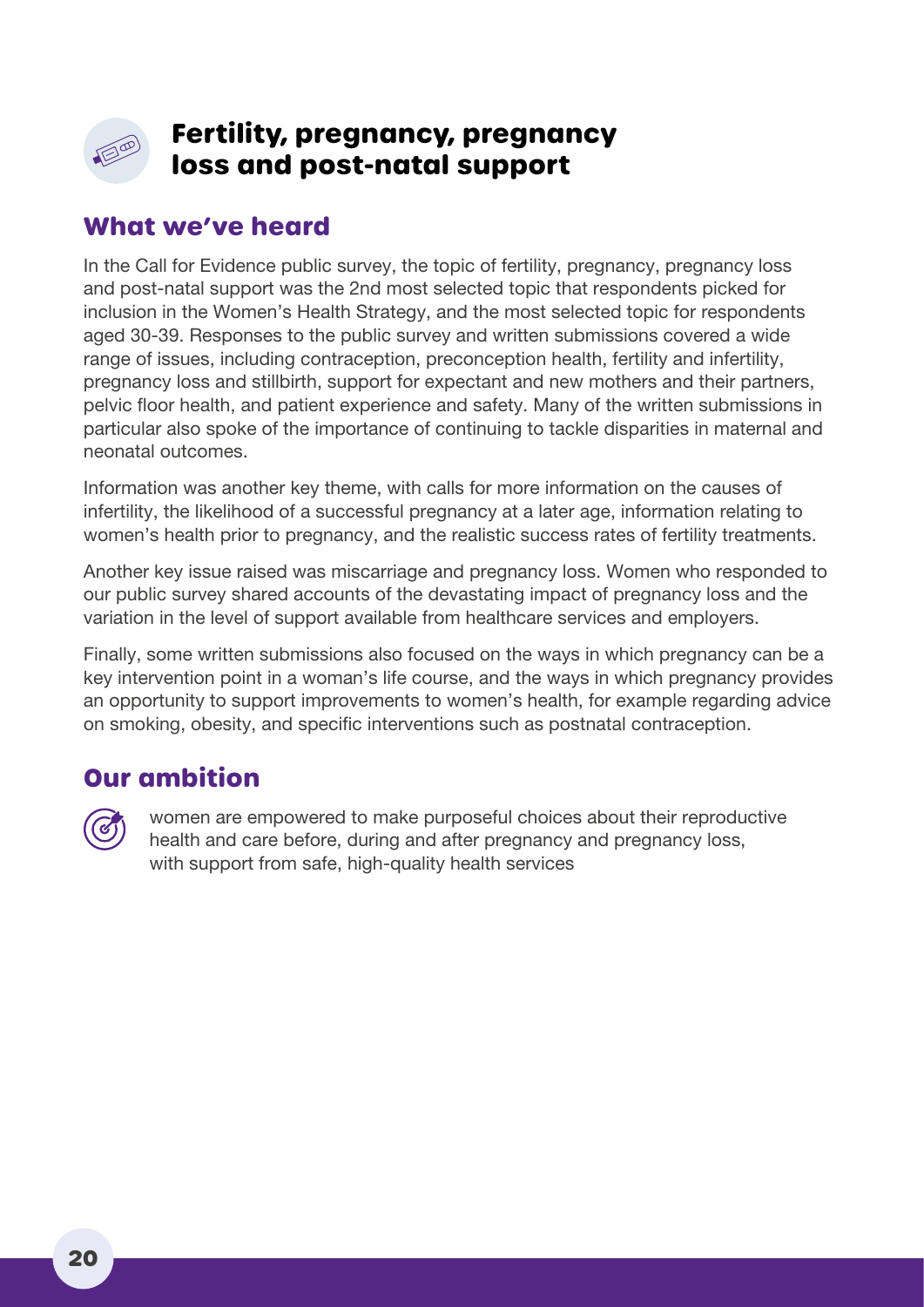### **Next steps**

We will maintain our efforts to improve outcomes for mothers and babies, including a strong focus on reducing maternal and neonatal disparities. Improving our understanding of the underlying causes of pregnancy complications, as well as improving data collection and disaggregation, is vital in tackling these disparities.

In the Strategy, we will consider how we can strengthen healthcare and workplace support for women and partners affected by pregnancy loss and other pregnancy and fertility-related issues. We will also consider the recommendations of the DHSC-commissioned Pregnancy Loss Review once published.

We will work with the forthcoming Sexual and Reproductive Health Strategy to ensure that the two strategies together set out our approach to improving women's sexual and reproductive health.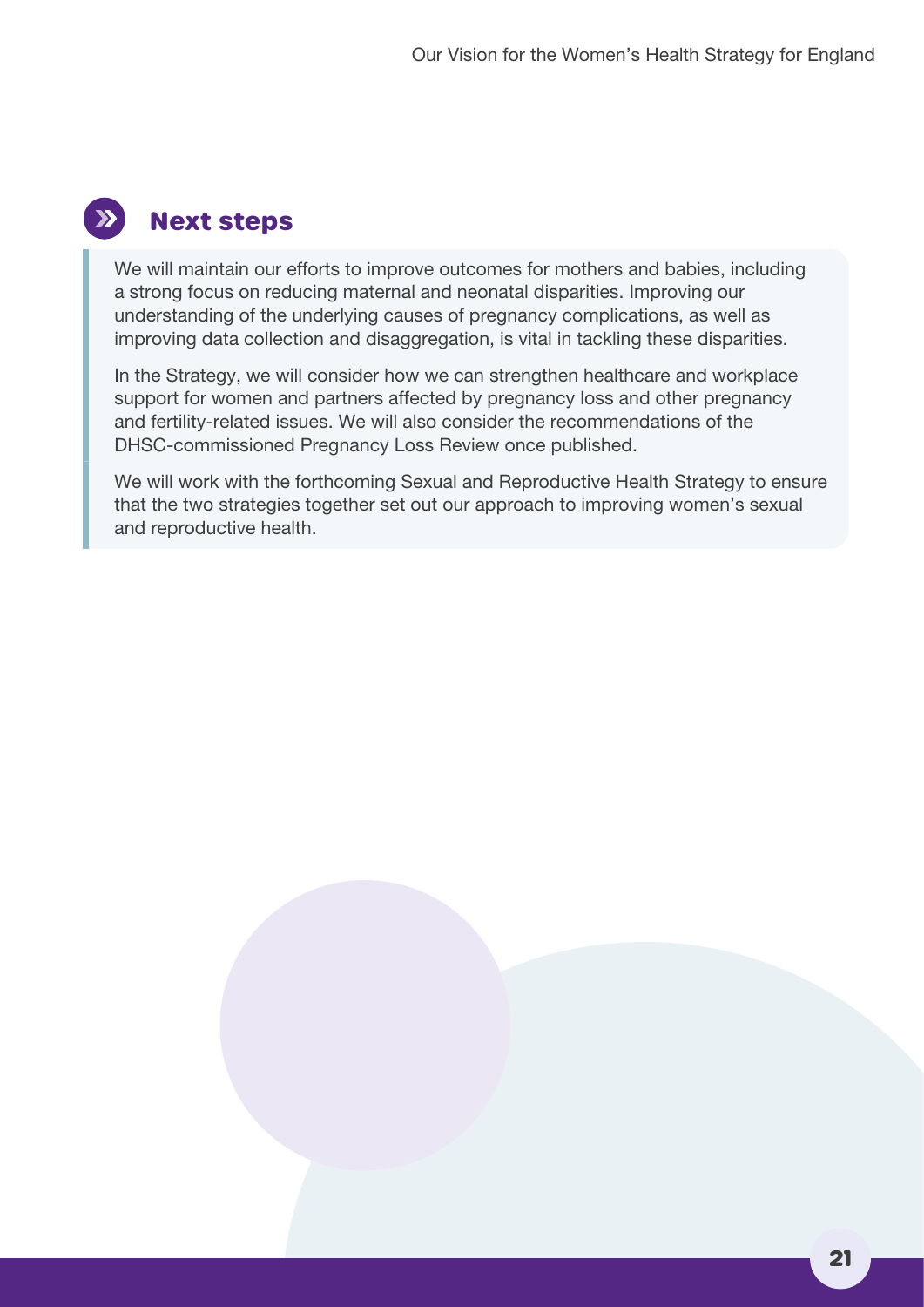<span id="page-25-0"></span>

### **The menopause**

### **What we've heard**

In the Call for Evidence public survey, the menopause was the 3rd most selected topic that respondents picked for inclusion in the Women's Health Strategy, and the most selected topic for respondents aged 40-49 and 50-59. In the survey, respondents reported that their comfort when talking about the menopause with friends, family and healthcare professionals was lower than when they were talking about other female-specific issues such as gynaecological conditions or pregnancy, demonstrating that for many the menopause may remain a taboo topic. In addition, only 9% of respondents felt that they had enough information on the menopause, and many responses reflected that respondents had not learnt about or been educated on the menopause until they themselves were experiencing it.

Another important theme was access to treatment, where we heard about challenges in accessing high quality menopause care. Respondents reported that symptoms were not taken seriously or recognised as the menopause, and that there were difficulties in accessing Hormone Replacement Therapy (HRT), with some GPs reluctant to prescribe HRT. Women also called for more information on the menopause, and on treatment options, in particular in cases where HRT is not suitable. We also heard calls for healthcare professionals to be better educated on the menopause and HRT. This was primarily in relation to GPs as the first port of call. Some submissions also spoke of the need for all healthcare professionals, not just GPs and menopause specialists, to be well informed about the menopause.

Menopause in the workplace was another key theme, with responses to the survey and written submissions calling for more support through workplace policies and other initiatives such as staff training, and many examples of best practice were submitted.

### **Our ambition**

every woman has access to the care and support they need during the menopause, and is supported to fulfil their potential though this stage of life

# **Next steps**

We will work to take a holistic approach to improving care and support for people experiencing the menopause, and will set out our approach in the Strategy.

We will work to implement recently announced reforms, including: measures to reduce the cost of and improve access to HRT, the establishment of the UK Menopause Taskforce, and the development of a Civil Service menopause workplace policy. We will consider the recommendations in the Women and Equalities Select Committee inquiry into menopause in the workplace, and the inquiry of the All-Party Parliamentary Group on menopause, when the reports are published.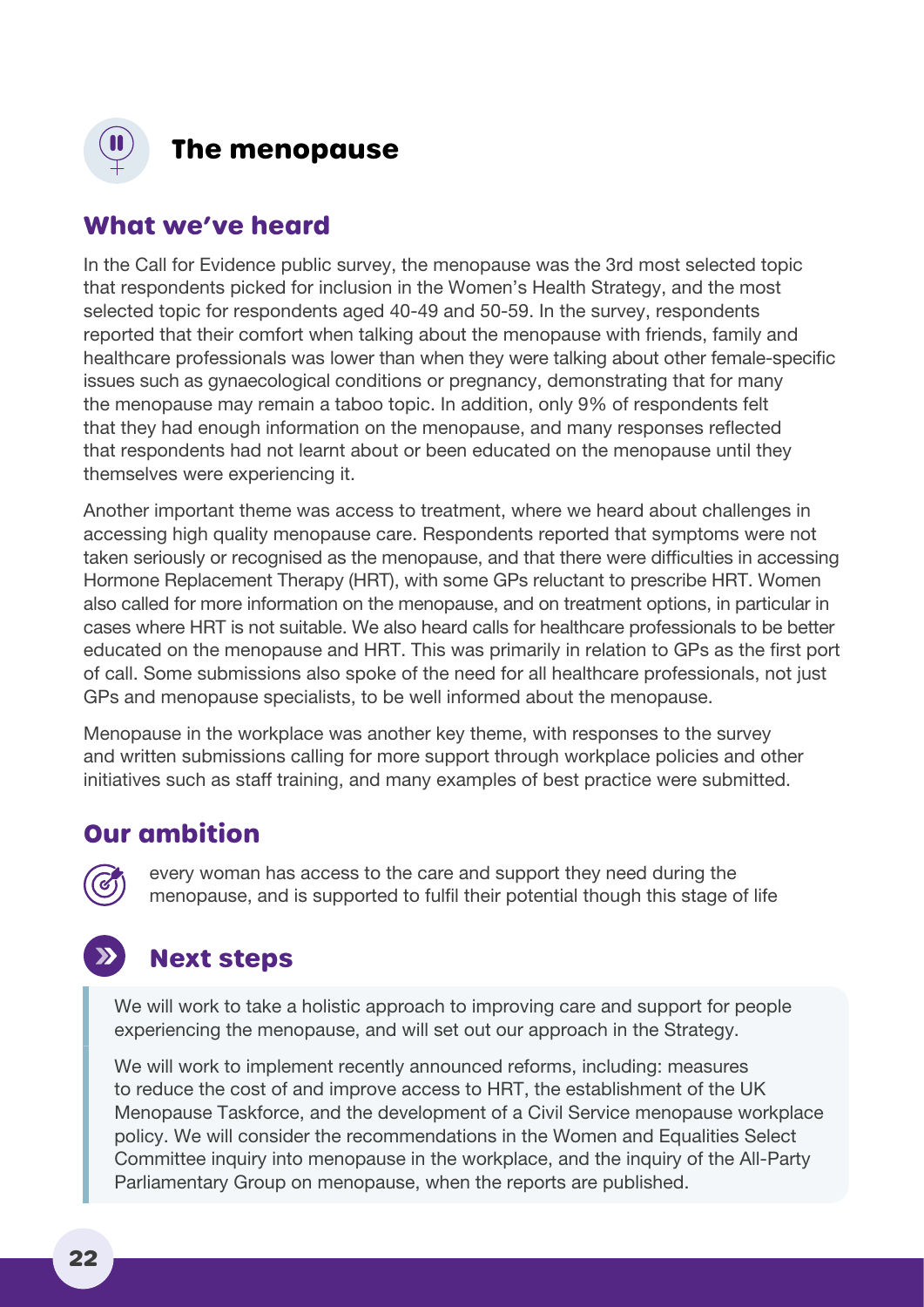<span id="page-26-0"></span>

### **Healthy ageing and long-term conditions**

### **What we've heard**

In the Call for Evidence public survey, healthy ageing was the 9th most selected topic that respondents picked for inclusion in the Women's Health Strategy (23%), and the top topic for respondents aged 60 and over. A number of respondents to the survey also highlighted that they would like the Women's Health Strategy to cover long-term conditions such as musculoskeletal conditions (8%) and heart disease and stroke (7%).

We also heard of the importance of supporting women and girls at all stages of the life course, and of supporting women in relation to non-female specific health concerns as well as in relation to reproductive health. We heard of the importance of high-quality information to support women in making healthier choices throughout the life course and to promote healthy ageing. We also heard of the importance of recognising female-specific risk factors, for example the ways in which conditions such as gestational diabetes and hypertension during pregnancy can increase risk of health problems in later life. Many written responses also focused on the link between menopause, healthy ageing, and risk of future health issues such as musculoskeletal conditions. Some also focused on specific conditions which are more prevalent in women or where there are disparities in access to service or outcomes, such as osteoporosis. Some responses also said that health in the workplace can be particular challenge for older women, who may experience menopause symptoms and other long-term conditions, and who may have caring responsibilities.

### **Our ambition**



women are supported to age well, and women's needs are considered specifically and by default in work on long-term conditions and healthy ageing

# **Next steps**

The government is committed to extending healthy life expectancy by 5 years by 2035, while narrowing the gap between the experience of the richest and poorest. The NHS Long-Term Plan also has a focus on ageing well and ensuring that older people receive the right support to help them live as well as possible.

We will explore specific conditions and areas of healthcare in which disparities between men and women are greatest, including long-term conditions such as osteoporosis, and will set out this work in the Strategy. We will also work alongside other programmes of work to share insight from the Call for Evidence, and to ensure greater consideration of women's health-specific implications.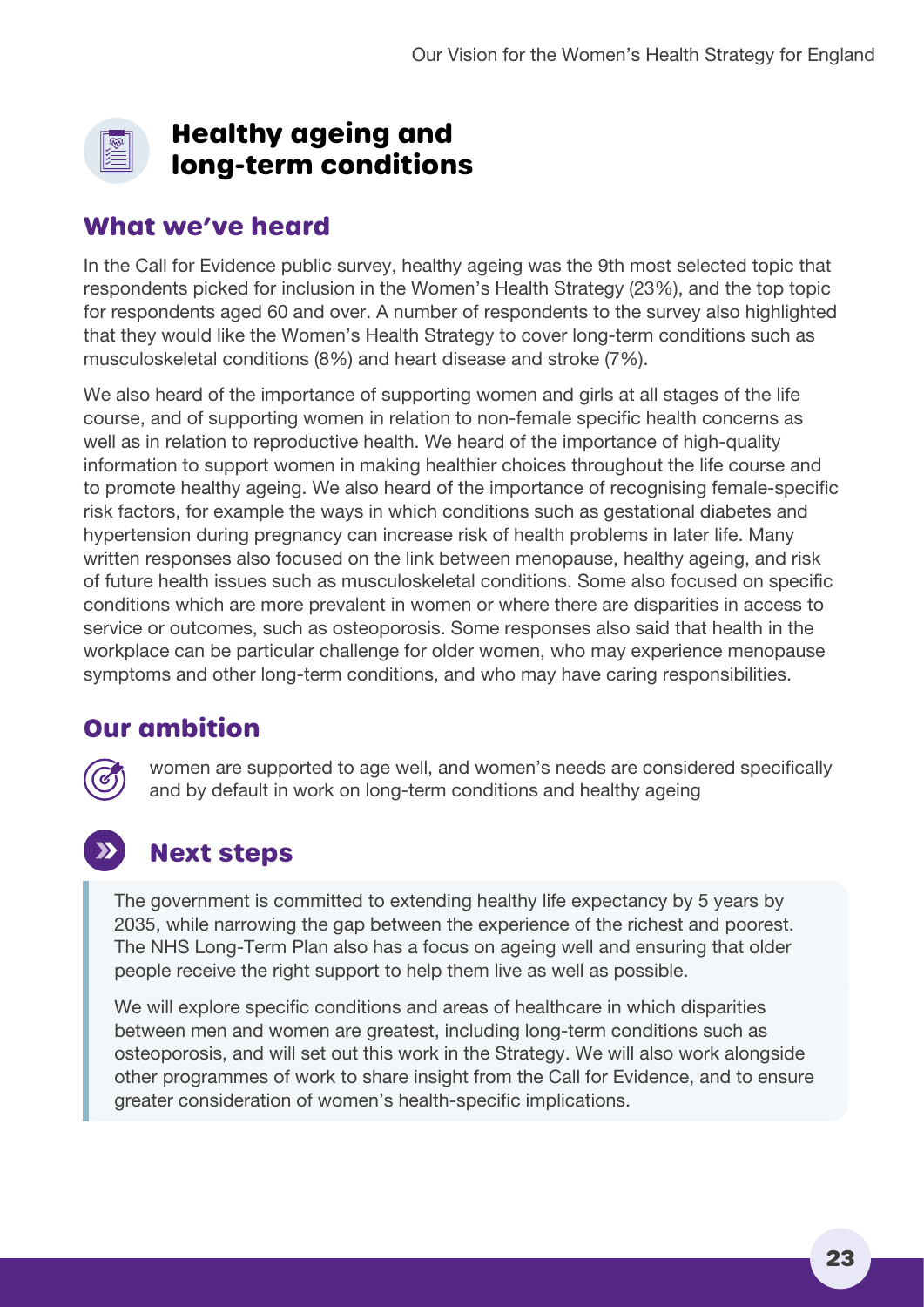<span id="page-27-0"></span>

### **Mental health**

### **What we've heard**

In the Call for Evidence survey, mental health was in the top five most popular topics selected by respondents for inclusion in the Women's Health Strategy, (selected by 39% of respondents), and this was consistent across every age group.

Overall, 65% of women felt, or were perceived to feel, comfortable talking to friends about mental health conditions. This dropped by 13 percentage points to 52% when talking to family members. Only 34% of respondents said that they, or the woman they had in mind, had access to enough information on mental health conditions; however, this varied by age, gender identity, and health status. Mental health was also a common example used when respondents were asked to give an example of an area in which they felt that they had not been listened to by a healthcare professional.

We heard from respondents that mental health should be given equal consideration to physical health, and that a focus should be given to disparities to access and experiences of mental health care. Responses also highlighted the impact of domestic abuse and violence against women and girls (VAWG) on the mental health of women across the life course, and the ways in which this intersection should be addressed.

Many respondents flagged that they would like to see improved access to mental health services, and that they had struggled to access mental health services and support during the pandemic. More specifically, respondents highlighted that better mental health support in the workplace would help them, or had helped them, to reach their full potential.

### **Our ambition**

to prevent the onset of mental health conditions wherever possible, address disparities in outcomes, and ensure equitable access to specialist support for those who are struggling with their mental health. Our plans must take account of differential experiences of women if we are to successfully reduce disparities in mental health outcomes

#### $\sum$ **Next steps**

We recognise that mental health is a key issue for women, which intersects across the whole life course. In the forthcoming Strategy we will set out our broader approach and aim to examine further the ways in which differential factors such as sex, pre-existing mental or physical health conditions, or ethnicity may impact the likelihood of a woman developing a mental health condition, and the outcomes they experience.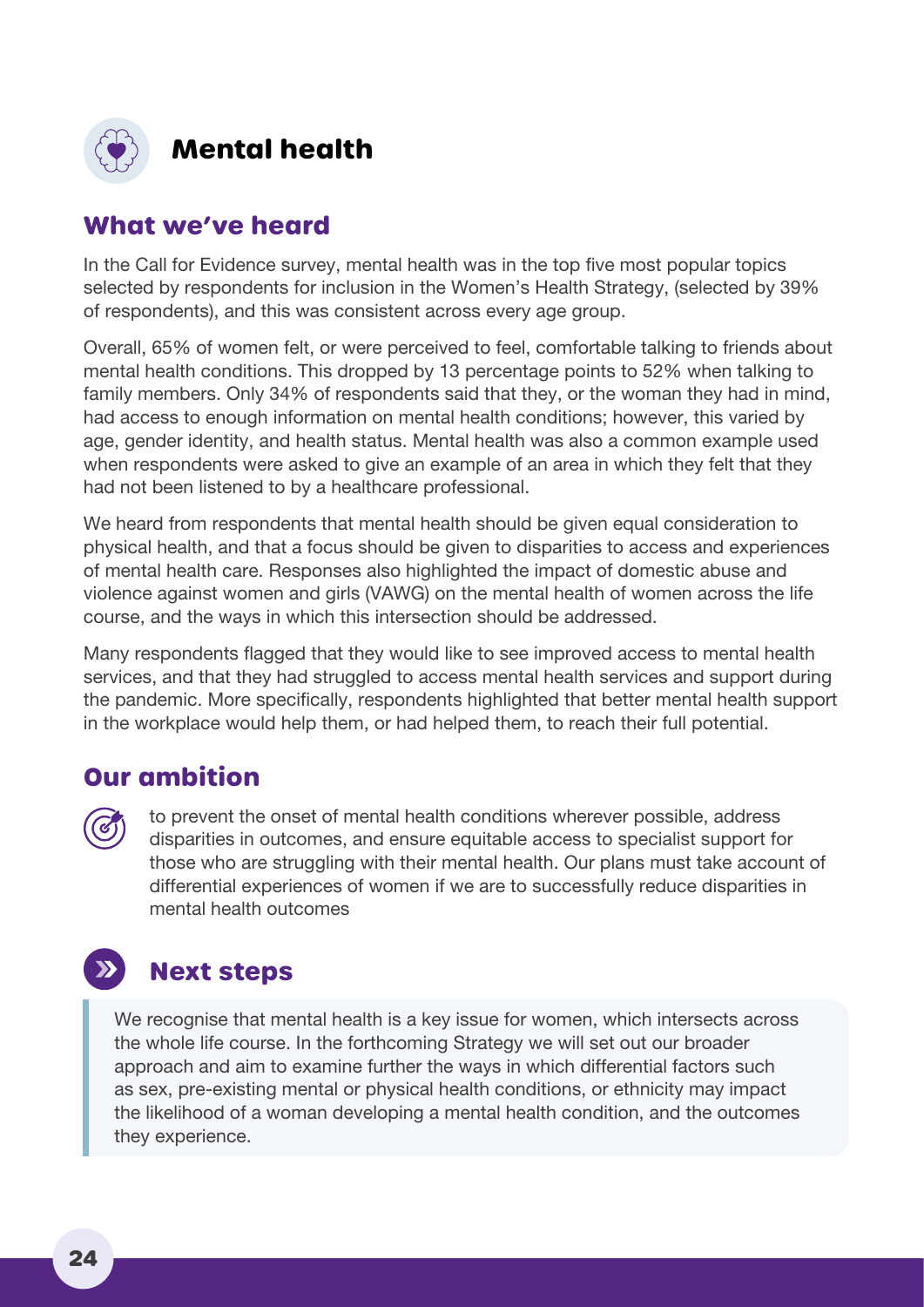<span id="page-28-0"></span>

### **The health impacts of violence against women and girls (VAWG)**

### **What we've heard**

In the Call for Evidence survey, the health impacts of violence against women and girls was the 8th most selected topic that respondents picked for inclusion in the Women's Health Strategy (30%). For those who belong to the mixed/multiple ethnic group, and those who identify with a gender different to their sex registered at birth, and those in younger age groups (aged 16-17, 18-19, 20-24 and 25-29), the health impacts of violence against women and girls featured in their top five topics selected for inclusion in the Strategy (rather than the menopause, which took precedence for other groups).

Respondents highlighted that the effects of domestic abuse and VAWG on women's health are wide ranging and extensive, and can have long-term impacts on an individual's physical and mental health. We also heard that health settings should be a trusted environment which provide a primary interface for victims and survivors to access support. However, in the public survey, only 9% of respondents felt that they had enough information about specialist NHS services such as female genital mutilation (FGM) clinics or sexual assault referral areas.

We heard from organisations that access to services for domestic abuse survivors is lacking, and that more local, free services are needed. We also heard from organisations that women who have experienced sexual violence and abuse may have a range of health needs, and that these may vary depending on their ethnicity, disability, income, age and sexual orientation.

### **Our ambition**

women and girls who are victims of violence and abuse are supported by the healthcare system and in the workplace, and the healthcare system takes an increased role in prevention, early identification and provision of support for victims

#### $\sum$ **Next steps**

In the Strategy we will set out our plans to build the evidence base on the impacts of trauma-informed practice and to better support victims of VAWG. We will also take forward work to consider the ways in which workplaces can be made more supportive and safer for women and other victims of violence and abuse.

We will continue to implement our commitment to ban virginity testing through the recent government amendment to the Health and Care Bill. We will also commit to introduce legislation to ban hymenoplasty at the earliest opportunity, following the recommendations of the Expert Panel on Hymenoplasty which we established to investigate this procedure.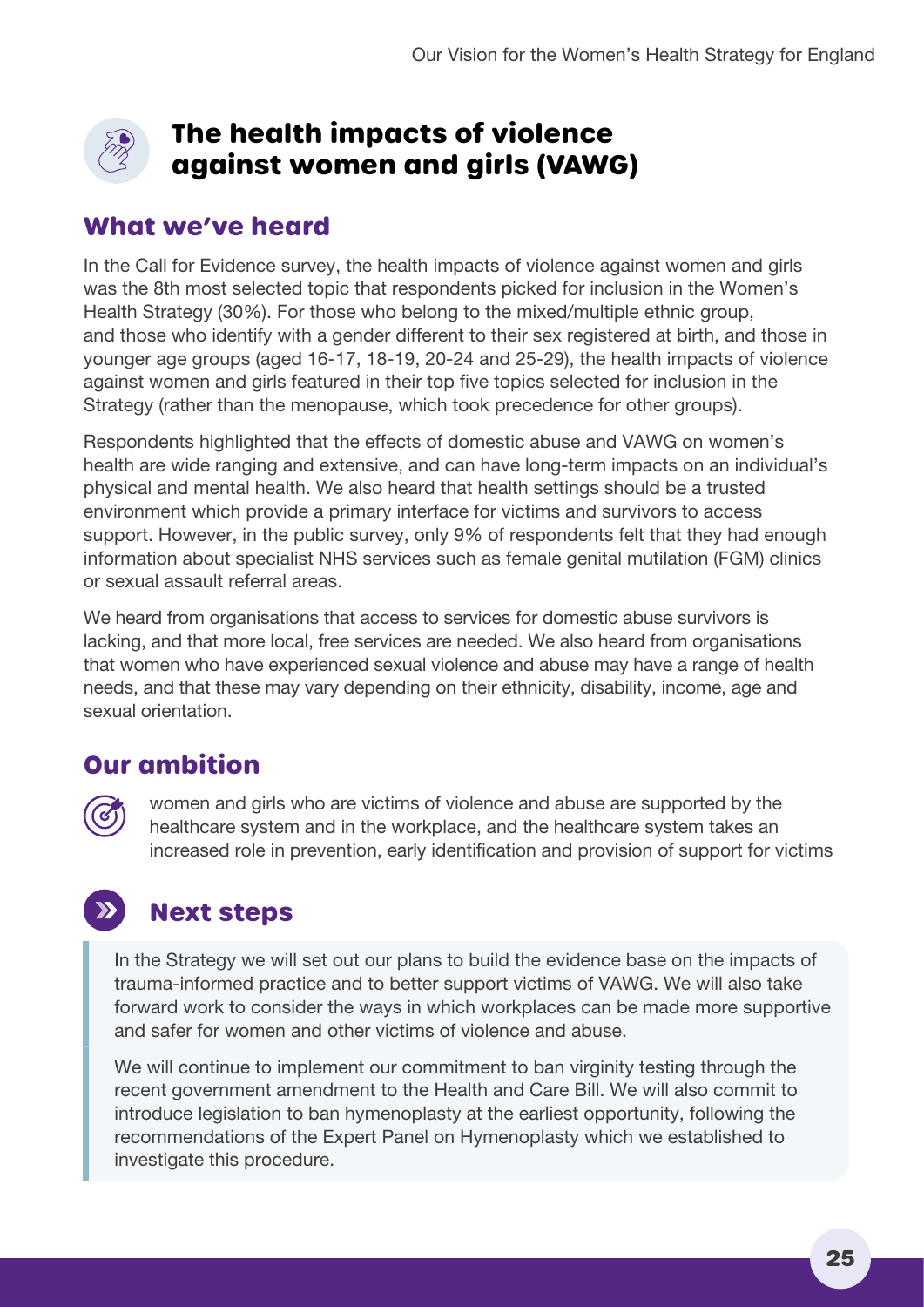# <span id="page-29-0"></span>**NEXT STEPS FOR** developing the Women's Health Strategy

In this publication we have set out our Vision for the Women's Health Strategy. This Vision provides a new strategic framework for women's health, based around a life course approach and the five key themes which connect different aspects of women and girls' health, as well as different conditions and issues which arise at different points during the life course.

The actions set out in this Vision are just the first step in delivering our ambition to improve experiences of healthcare services and health outcomes for women and girls, and to reduce disparities in women's health.

We will publish a Strategy that will set out more detailed delivery plans against each theme and against specific health needs and conditions, aligned with this Vision. In the Strategy we will set out concrete proposals both on issues that only affect women and girls, and on issues that affect everyone but where there are sex-based differences in prevalence, experience, or outcomes.

This Strategy will be published in Spring 2022.